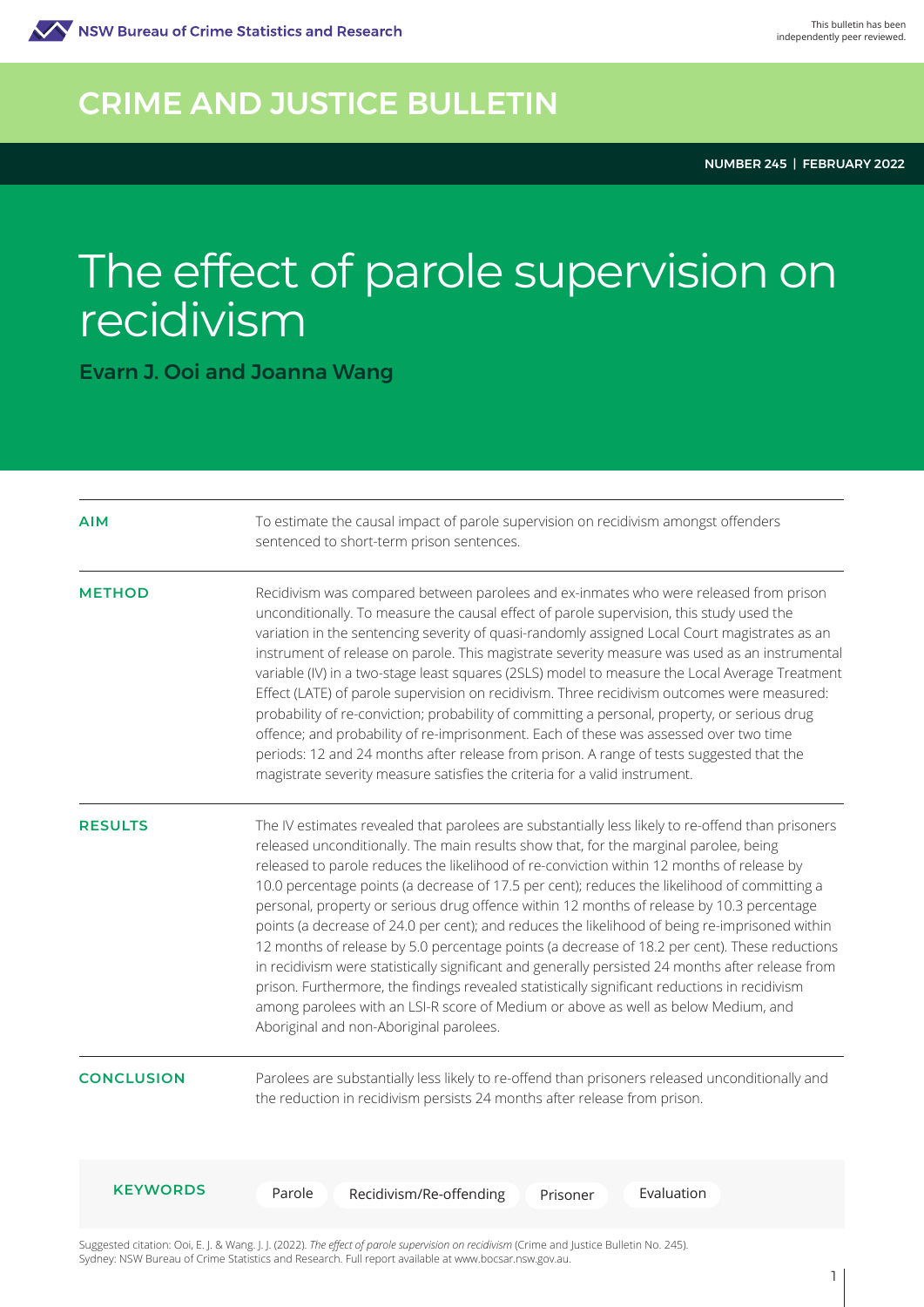## **INTRODUCTION**

Recidivism poses a significant problem for the criminal justice system and remains an ongoing concern in Australia and worldwide. In New South Wales (NSW), 42.4 per cent of adult prisoners are re-convicted of a new offence within 12 months of release from prison.<sup>1</sup> Even higher rates of re-offending on parole are reported in the United States (US), where about two-thirds of prisoners are re-arrested for a new crime within 3 years of release and three-quarters are re-arrested within 5 years (Durose, Cooper, & Snyder, 2014).

The causes of recidivism among ex-prisoners are complex. Risk factors include drug and alcohol dependence, unemployment, low levels of education, socio-economic disadvantage and history of mental health problems. Ex-prisoners also encounter a range of challenges post-release, including limited financial resources, limited support from family and friends and limited knowledge of social support and health services (Payne, 2007). Parole supervision is one of the key strategies employed by government to assist ex-inmates to re-integrate into society and help them remain lawful. In addition to monitoring and sanctioning those who breach their conditions of release, parole authorities facilitate access to treatment and behavioural programs to address parolees' criminogenic needs.<sup>2</sup>

#### **Parole supervision in NSW**

In NSW, the *Crimes (Sentencing Procedures) Act 1999* (NSW) and the *Crimes (Administration of Sentences) Act 1999* (NSW) establish different parole procedures for offenders serving a sentence of 6 months or less, more than 6 months but less than 3 years, and more than 3 years. Sentences of 6 months or less do not have a parole component and inmates are released from prison unconditionally. For sentences more than 6 months but less than 3 years, the court specifies a non-parole period which is the minimum time that an offender must spend in custody. At the expiry of the non-parole period, the offender is released on parole under conditions set by the sentencing court. For sentences in excess of 3 years, the sentencing court may impose a non-parole period but the State Parole Authority (SPA) ultimately determines an offender's release date and parole conditions. SPA may refuse to release an offender after his/her non-parole period has finished if it is satisfied that the release of the offender is not in the public interest. Factors that SPA must consider when deciding whether or not to release an offender include: the offender's criminal history; the likelihood of the offender being able to adapt to lawful community life; the likely effect on any victim of the offender being released and; reports provided to the SPA by the Probation and Parole Service.

#### **Prior research**

Previous research undertaken by BOCSAR has considered whether parole supervision, as it operates in NSW, reduces the risk of prisoners re-offending following release. Wan, Poynton, Doorn, & Weatherburn (2014) used propensity score matching to compare 2,019 offenders who were released on parole with offenders who were similar on observed characteristics (including demographics and prior criminal history) but were released unconditionally. The authors found that supervised offenders took longer to commit a new offence, were less likely to commit a new indictable offence and committed fewer offences than those who were released unconditionally.<sup>3</sup> They also identified that more active parole supervision (that is, a higher level of contact with community corrections officers) reduces parolee recidivism but only if it is rehabilitation focused.

<sup>1</sup> Recidivism statistics were obtained from the NSW Bureau of Crime Statistics and Research (BOCSAR) website, which are available from https://www. bocsar.nsw.gov.au/Pages/bocsar\_pages/Re-offending.aspx (accessed on 20/08/2021).

<sup>2</sup> Corrective Services NSW website: https://correctiveservices.dcj.nsw.gov.au/csnsw-home/reducing-re-offending/initiatives-to-support-offenders/employment-and-training/education-programs-and-services.html (accessed on 20/08/2021).

<sup>3</sup> In general, indictable offences are considered to be more serious criminal offences and harsher penalties can be imposed by the Local Court or higher courts. In NSW, indictable offences are governed by the *Crimes Act 1900* (NSW).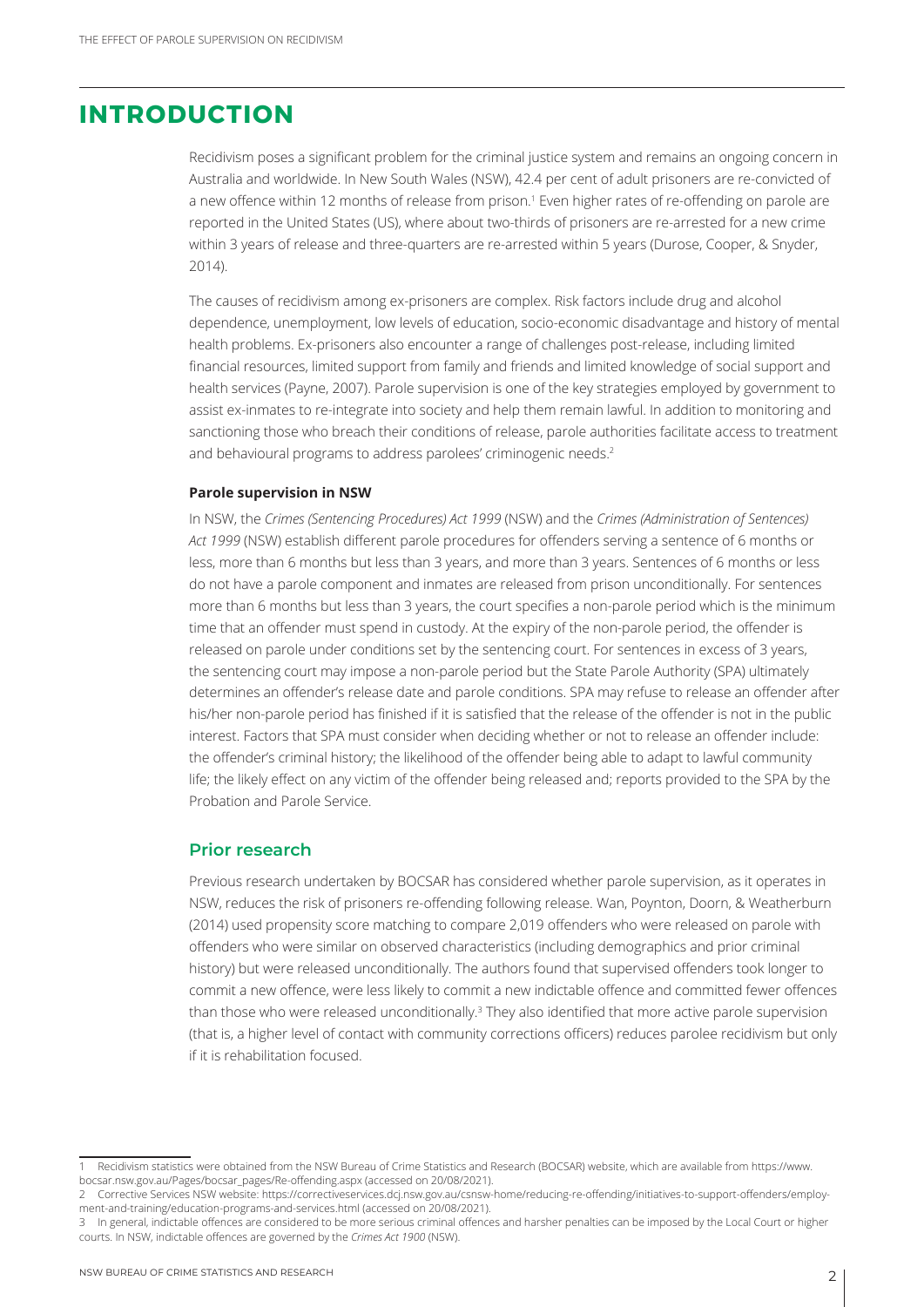A later study by Stavrou, Poynton and Weatherburn (2016) examined whether recidivism varied by the type of parole release (board-ordered versus court-ordered parole) and whether rates of re-offending increased following the termination of the parole period. Results from the study's Cox proportional hazard regression models revealed that re-offending was lower for parolees released by the SPA compared with court-released parolees, after accounting for a range of explanatory variables.

The results from NSW are generally consistent with the international literature in showing reduced recidivism rates among parolees compared with prisoners released unconditionally, particularly in cases where discretion is applied by parole authorities and parolees are actively supervised. For example, a large cross-jurisdictional study from the Urban Institute (Solomon, Kachnowski, & Bhati, 2005) used data on 38,624 prisoners released in 1994 from 15 different US states to construct a multivariate logistic regression model for the probability of re-arrest within two years controlling for individual and community level characteristics. Two types of parole supervision were considered; discretionary release and mandatory release. In the US, prisoners released to supervision via discretionary release have been screened by a parole board or other authority to determine whether they are ready to return to the community. Mandatory release on the other hand, occurs when a prisoner has served his or her original sentence and serves the remaining balance of their sentence under supervision in the community. Solomon et al. found that the predicted probability of re-arrest for mandatory parolees and ex-inmates released unconditionally was identical after controlling for covariates. However, certain groups of offenders were found to respond better to mandatory parole supervision. For instance, women and individuals with no prior arrests appeared to benefit more from supervision than males and those with long criminal histories. Results also indicated that discretionary parolees were less likely to be re-arrested than mandatory parolees and unconditional releasees. However, the authors noted this difference was relatively small and "supervision may not be the chief reason for this difference in outcomes" (p. 10). It is also possible that some of the factors used to determine a discretionary release were not available in the data and thus not all differences between the groups of comparison were appropriately accounted for.

A similar study undertaken by Ostermann (2015) in New Jersey utilised Cox proportional hazards survival regression methods to compare time to first re-arrest for prisoners released unconditionally with those released to either discretionary or mandatory parole. Ostermann found that prisoners released unconditionally were more likely to be re-arrested and re-convicted than discretionary parolees. However, mandatory parole releases were not statistically different to ex-inmates released unconditionally or discretionary parole releases in terms of re-arrest or re-conviction. Ostermann (2013) further demonstrated that the difference in the predicted recidivism was substantially bigger if the time under active supervision was incorporated into the parole construct. Under this construct, recidivism cases were included only if parolees were actively being supervised at the time that they re-offended. Vito, Higgins, and Tewksbury (2017) similarly found parole supervision appeared to have a significant negative effect on re-incarceration rates in Kentucky using propensity score matching and weighted logistic regression.

A major limitation of the above studies is that they all rely on regression models and propensity score methods to control for any differences between inmates released to parole and inmates released unconditionally. These methods only include observable variables (such as demographic characteristics and prior offending history) as controls in the model or in matching individuals. Information relating to other factors associated with recidivism, such as employment, social support and anti-social personality traits, is often unavailable and therefore impossible to control for in regression models. This has the potential to introduce bias in the treatment estimates. As such, these types of studies (known as observational studies) preclude causal interpretations of results. A notable exception is a study by Kuziemko (2013) investigating the effect of a reform in Georgia (known as the 90 per cent reform) that eliminated parole for certain offenders. Kuziemko used a difference-in-differences strategy to compare recidivism outcomes before and after the reforms for a group of inmates subject to the "90 per cent reforms" and a control group not affected by the reform. She found that inmates who had no option to be released to parole accumulated a greater number of disciplinary infractions, completed fewer prison rehabilitative programs and re-offended at higher rates than inmates who were able to still apply for parole. Another more recent study by Zapryanova (2020) estimated the causal effect of the length of time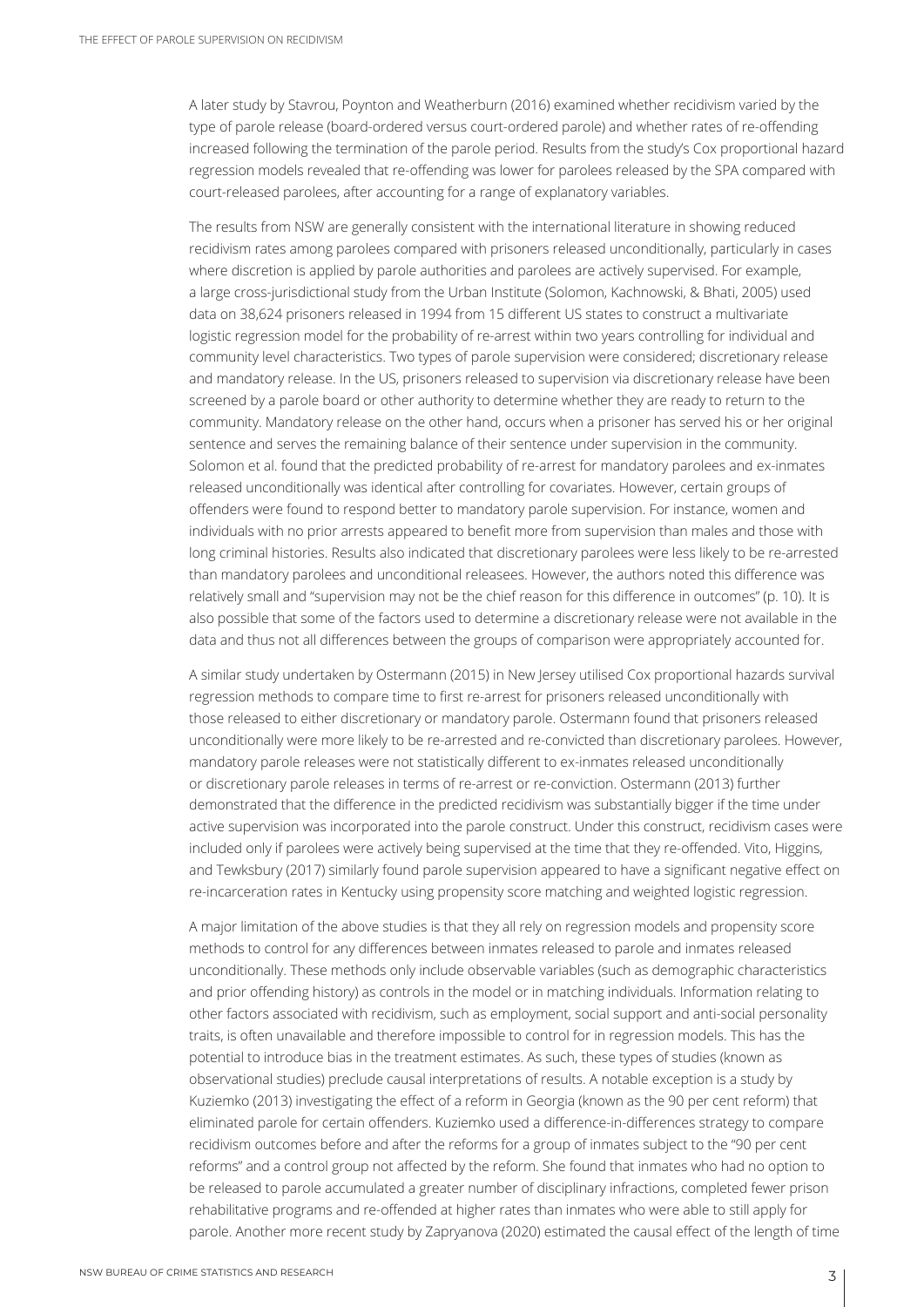spent in prison and the length of time spent on parole on recidivism using an instrumental variable (IV) approach. Among prisoners released on parole, the author did not find any evidence that the length of time spent on parole significantly affects recidivism.

#### **Current study**

The current study aims to address the problem of omitted variable bias identified in previous research by using an IV approach to compare recidivism outcomes for inmates who were released to parole with those who were released from prison unconditionally. An IV approach generates an unbiased estimate of the treatment effect and in so doing allows us to establish whether there is a causal effect of parole supervision on recidivism.

## **METHOD**

#### **Data**

The data source used in this study is BOCSAR's Re-offending Database (ROD). ROD contains all finalised NSW criminal court appearances (including the offence, penalty and court finalisation dates), and the start and end dates of all NSW custodial episodes since 1994. ROD also includes offender-level demographic information such as Aboriginality, age and gender, as well as offender scores on the Level of Service Inventory - Revised (LSI-R).<sup>4</sup> Additionally, ROD contains information about the judicial officer and court for each finalised criminal court appearance.

The sample pool used in this study was all adult offenders who received a full-time prison sentence in a NSW Local Court and who were released from prison between January 2010 and March 2019. To measure offending post-release, details of all proven offences after the custody end date were extracted from ROD, including information on the date and type of re-offence(s), as well as any subsequent penalties imposed by the court. The sample pool was limited to Local Court appearances because the majority of prison penalties imposed by judges in the District Court are longer than 6 months in duration and therefore include a parole period.<sup>5</sup> Only Local Court appearances and the associated offenders presided over by a magistrate who had imposed a prison sentence in at least 10 Local Court matters were included in the sample. This was to allow for variation in magistrate sentencing decisions when calculating the instrumental variable.<sup>6</sup> The analysis data contained 60,569 finalised court appearances, 35,384 exinmates, 209 magistrates and 142 Local Courts.7

#### **Empirical approach: Instrumental variables (IV) model**

Consider the following ordinary least squares (OLS) regression model, which estimates the impact of parole supervision on recidivism:

$$
R_i = \beta_0 + \beta_1 P_i + \beta_2 X_i + \varepsilon_i \tag{1}
$$

where *Ri* is the recidivism of ex-inmate *i* and *εi* is the error term. To measure recidivism within 12 or 24 months of release from prison, three outcomes are used:

- 5 In the sample, there were a total of 18,418 finalised court appearances in the District Court. Among them, 1,978 did not have a non-parole period. 6 There were 78 magistrates who had less than 10 finalised cases. Also, there were 50 court finalisations where the magistrate identifier was missing and
- these were removed from the analysis data. 7 In the sample, 22,471 individuals (37.10 per cent of the sample) appear once, 12,913 individuals (21.32 per cent of the sample) appear twice, and 25,185
- individuals (41.58 per cent) appear in 3 or more instances.

The LSI-R is a predictive tool that assesses an offender's risk of recidivism and identifies their criminogenic needs. Offenders are given a score between 0 and 54, where higher scores indicate a greater probability of recidivism. The LSI-R scores are categorised into the following risk-levels: Low (0-13), Low/Medium (14-23), Medium (24-33), Medium/High (34-40) and High (41-54).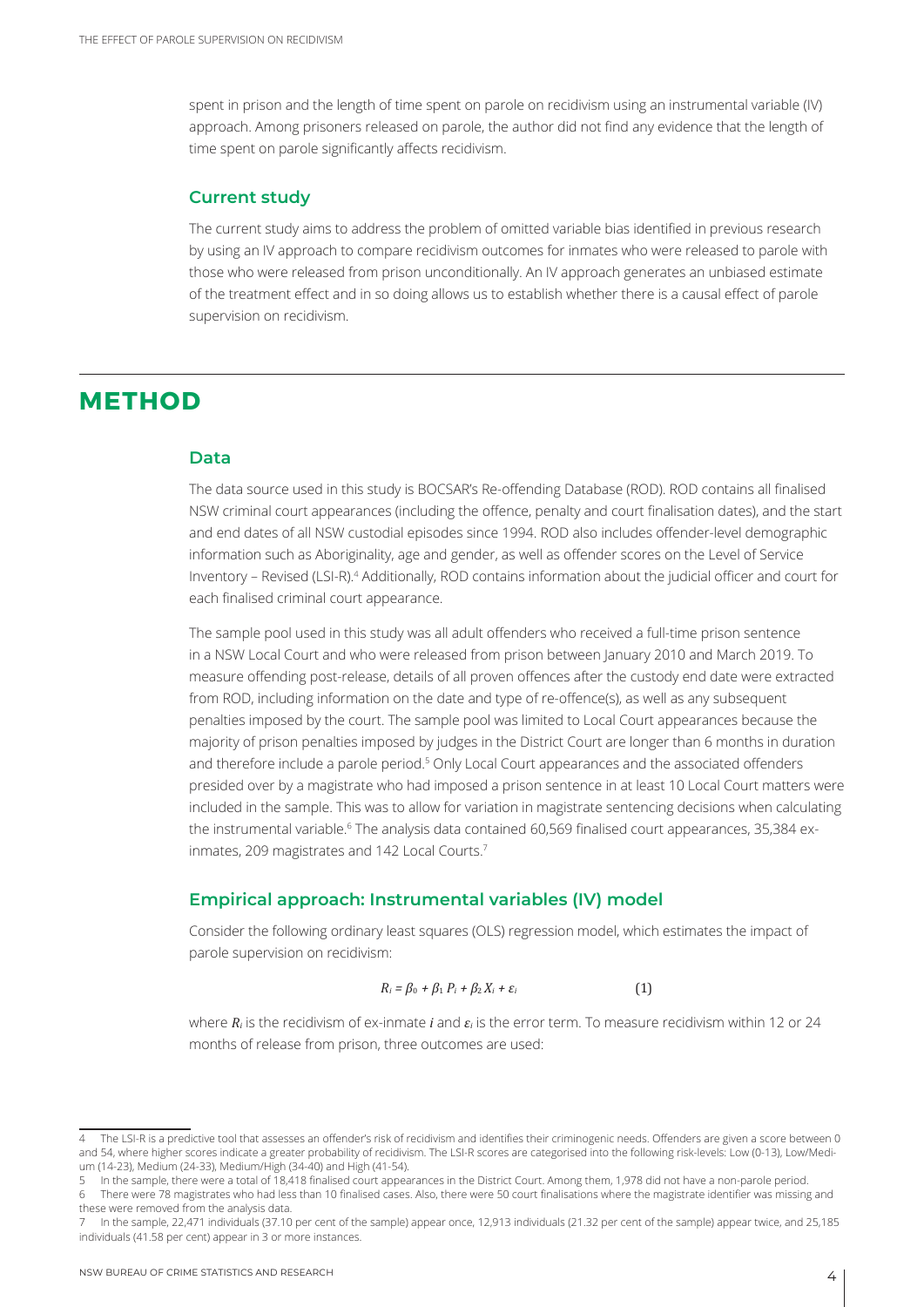- 1. Probability of 're-conviction': a binary variable equal to one if the ex-inmate commits any new and proven offence and zero otherwise. Re-conviction does not include breach of order offences;<sup>8</sup>
- 2. Probability of committing a personal, property or serious drug offence: a binary variable equal to one if the ex-inmate commits a new and proven personal, property or serious drug offence and zero otherwise,9 and;
- 3. Probability of re-imprisonment: a binary variable equal to one if the ex-inmate is re-imprisoned for a new and proven offence and zero otherwise.

The binary variable *Pi* is equal to one if individual is sentenced to a prison term of greater than 6 months in totality (i.e., the court fixes a non-parole period) and zero if individual is sentenced to a fixed term prison penalty. As previously mentioned, prison sentences of 6 months or more in NSW include a parole component and therefore most inmates who are sentenced to prison penalties of this length would be released to parole (hereafter, these inmates are referred to as parolees). Offenders receiving a sentence of less than 6 months would be released from prison unconditionally. Thus, the coefficient of interest is  $\beta_1$ , which measures the impact of parole supervision on recidivism. However, in an OLS regression framework, offenders receiving long prison sentences are likely to systematically differ from offenders receiving a fixed term of imprisonment in unobserved characteristics related to recidivism. Consequently, OLS estimates of  $\beta_1$  are likely to be biased due to omitted variables.

The vector *Xi* includes a wide range of ex-inmate characteristics as control variables. These include demographic information (Aboriginality, sex, age and location of residence at index court finalisation), LSI-R score at the time of release from prison, and a comprehensive history of prior offending (prior prison sentences and finalised criminal court appearances, whether or not the ex-inmate has a juvenile offending record, and the types of prior offences committed). The vector *Xi* also includes offence types and bail status at index court finalisation.

To address the problem of omitted variable bias, the empirical approach in this study uses magistrate severity as an instrument in a two-stage least squares (2SLS) model. Put simply, an IV model measures the causal effect of a treatment (parole supervision) on an outcome (recidivism) by exploiting a third factor (an instrument) that is both correlated with the treatment and unrelated to the outcome of interest. The instrument proposed in this study is the proclivity of magistrates to sentence offenders to prison sentences with a non-parole period, where most inmates are released on parole supervision at the end of this period. In the NSW Local Court, magistrates are assigned to criminal matters based on existing workload and the availability of a magistrate as criminal matters are listed for hearing. Within a court, criminal matters are allocated to available courtrooms and magistrates are assigned to rooms on a rotational basis. At courts with multiple rooms, the assignments are typically not published until the prior day (Williams & Weatherburn, 2020). As a consequence of this procedure, magistrates cannot selectively choose which criminal matters they hear and the assignment of criminal matters to magistrates is unrelated to case and defendant characteristics (as discussed further below when assessing the validity of the instrument).10 The inclusion of this instrument in the 2SLS model generates estimates of the Local Average Treatment Effect (LATE). This can be interpreted in this study as the average causal effect of parole supervision on re-offending among those who would have received a different prison penalty had their matter been assigned to a more (or less) lenient magistrate (that is, the 'marginal' parolee).

<sup>8</sup> Breach of order offences are defined as offences against justice procedures, government security and government operations, which is outlined in the Australian and New Zealand Standard Offence Classification (ANZSOC) 2011 available here: https://www.abs.gov.au/AUSSTATS/abs@.nsf/Lookup/1234. 0Main+Features12011?OpenDocument (accessed: 11 May 2021).

<sup>9</sup> Personal, property or serious drug offences including the following ANZSOC (2011) offence categories: homicide and related offences, acts intended to cause injury, sexual assault and related offences, abduction and kidnapping, robbery, extortion and related offences, unlawful entry with intent, theft and related offences, fraud, deception and related offences, the import, export, dealing, trafficking, manufacture and/or cultivation of illicit drugs. 10 Using the variation in sentencing stringency among quasi-randomly assigned judges as an instrument has been used in other studies within criminal justice, such as Dobbie, Goldin & Yang (2018); Arnold, Dobbie & Yang (2018); and Bhuller, Dahl, Løken, & Mogstad (2020). A similar approach has also been used in NSW to study the impact of bail refusal on sentencing outcomes and offending on bail (Rahman, 2019).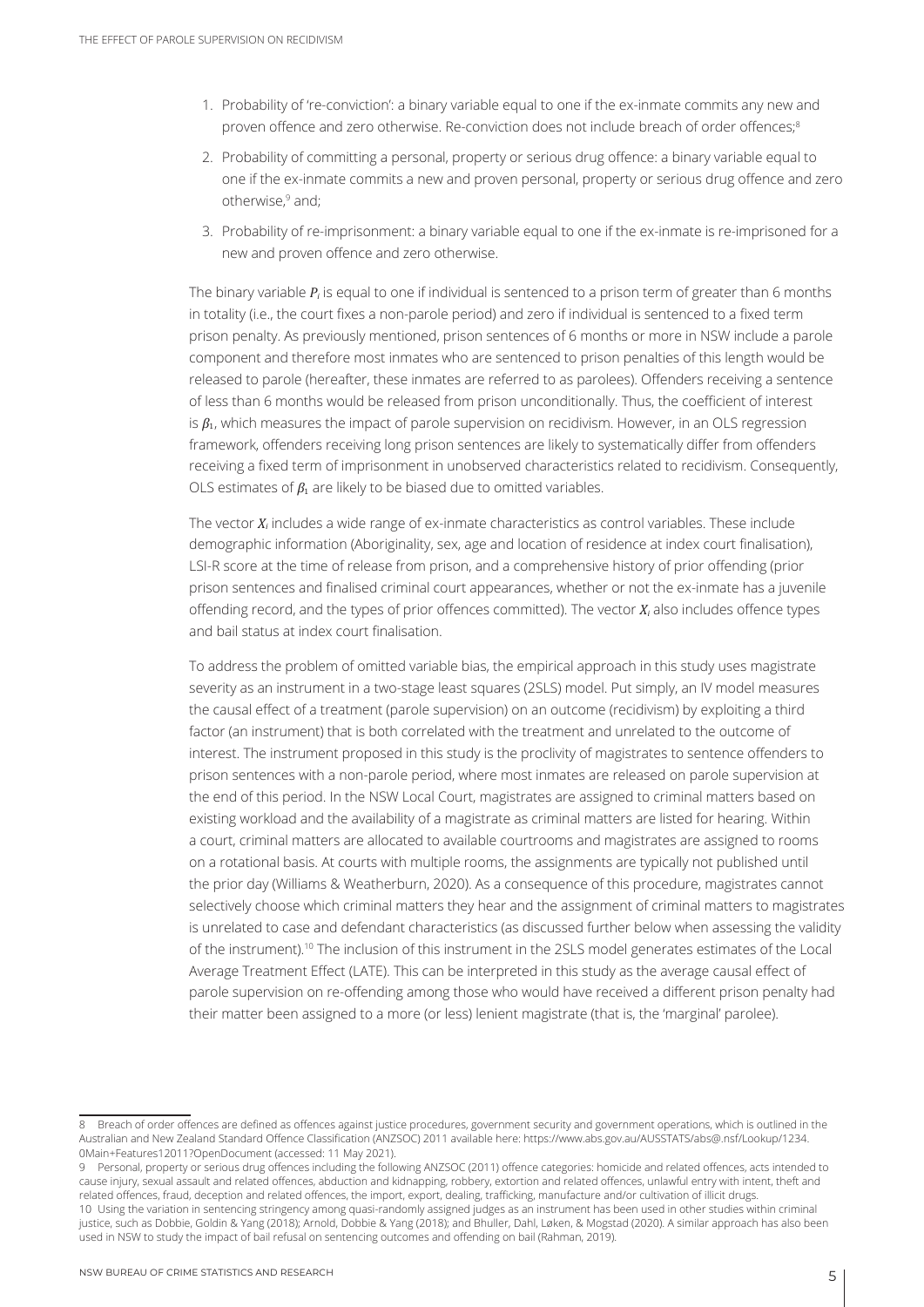In the 2SLS specification, equation (1) outlined previously is the second-stage model. The first-stage model is:

$$
P_i = \alpha_0 + \alpha_1 Z_{j(i)} + \alpha_2 X_i + v_i \tag{2}
$$

where  $Z_{ij0}$  is the severity of magistrate *j* assigned to individual *i*'s index criminal court matter. Magistrate severity is calculated using a residualised, "leave-out" measure of sentencing decisions controlling for court and time fixed effects. The residualised measure is used to generate the mean rate that magistrate *j* sentences offenders to prison terms with a specified non-parole period in all matters where a prison penalty was imposed, excluding the matter involving individual  $i$ , or  $Z_{ij}$ ;

$$
Z_{j(i)} = \left(\frac{1}{n_j - n_{ij}}\right) \left(\sum_{k=0}^{n_j} (\hat{P}_{ik}) - \sum_{c=0}^{n_{ij}} (\hat{P}_{ic})\right)
$$
(3)

where *n<sub>i</sub>* is the number of criminal matters assigned to magistrate *j* and *n<sub>ij</sub>* is the number of criminal matters of individual *i* assigned to magistrate *j*. This magistrate severity measure is used as an instrumental variable in the first-stage regression outlined in equation (2) to predict whether the offender is sentenced to prison with a non-parole period. The standard errors are two-way clustered at the individual and magistrate level.

#### **Assessing the instrument**

A number of assumptions must be satisfied in order for the magistrate severity measure to be considered a valid IV. These assumptions are instrument relevance, random assignment of cases to magistrates, monotonicity and the exclusion restriction. This section presents empirical support for these first three assumptions.

#### **Instrument relevance: First-stage relationship**

A criterion for the validity of magistrate severity as an instrument is that the variation in the magistrate severity measure is strongly related to the likelihood of being sentenced to a prison term of greater than 6 months (i.e., the first-stage relationship described in equation (2)). Table 1 presents the results from regressing magistrate severity on the likelihood of being sentenced to more than 6 months. Column 1 does not include any additional variables. These control variables are subsequently added to the model in column 2. The estimates reveal that there is a strong first-stage relationship. The coefficient in column 1 is large and statistically significant at the 1 per cent level and is relatively stable upon including the full set of controls (column 2).

| penoa                                |             |                      |
|--------------------------------------|-------------|----------------------|
|                                      | No controls | <b>Full controls</b> |
|                                      | (1)         | (2)                  |
| Parole supervision                   | $0.745***$  | $0.651***$           |
|                                      | (0.028)     | (0.027)              |
|                                      |             |                      |
| Controls                             |             |                      |
| Demographics                         | <b>No</b>   | Yes                  |
| Offences at index court finalisation | <b>No</b>   | Yes                  |
| Prior offending history              | <b>No</b>   | Yes                  |
|                                      |             |                      |
| $\overline{N}$                       | 60,569      | 60,569               |
| Number of magistrates                | 209         | 209                  |

#### **Table 1. Instrumental variables first-stage results: Magistrate severity and non-parole period**

*Note*. Robust standard errors two-way clustered at the offender and magistrate level are reported in brackets. Each regression includes fixed effects for court location, and month and year of court finalisation.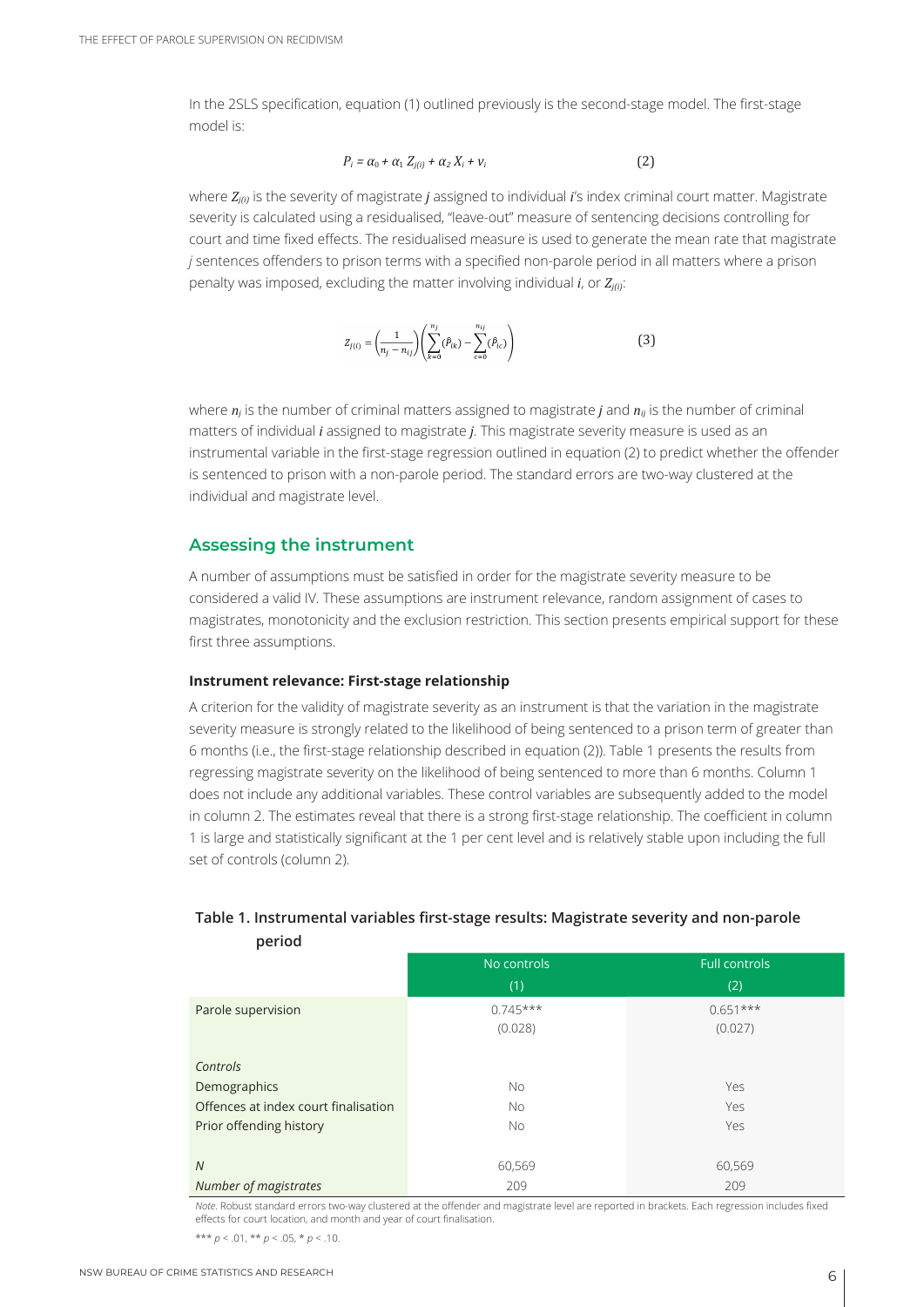Figure 1 provides an illustration of the variation in the relationship between magistrate severity and the likelihood of being sentenced to more than 6 months, controlling for court-by-time fixed effects. It is apparent from the figure that the rate of being sentenced to prison with a non-parole period is positively correlated with the magistrate severity measure, which supports the existence of the first-stage relationship.



**Figure 1. The distribution of magistrate severity and the first-stage relationship**

#### **Instrument validity: Random assignment of magistrates and assessment of monotonicity assumption**

Another criterion for the validity of magistrate severity as an instrument is that the assignment of cases to magistrates is unrelated to defendant and case characteristics. In other words, the assignment of cases to magistrates should occur at random. To asses this assumption, a variety of defendant and case characteristics, such as offender demographics, index offence type and prior offending history, are regressed on the magistrate severity measure in an OLS regression. If cases are assigned to magistrates at random, there should not be an empirical relationship between the defendant and case characteristics and the measure of magistrate severity. The model controls for court-by-time fixed effects and includes two-way clustered standard errors at the individual and magistrate level.

The OLS estimates shown in Table 2 suggest that criminal matters are assigned to magistrates randomly. While the joint *F*-test statistic is quite large (joint *p-*value = 0.013) and gender and a binary variable for indictable offence are statistically significant at 5 per cent, the magnitude of each of the coefficients throughout column 1 are very small. Ideally, a strict test of randomisation requires that the joint *F*-test and all individual coefficients are not statistically significant but the very small size of the coefficients suggests that case characteristics are not correlated with the measure of magistrate severity.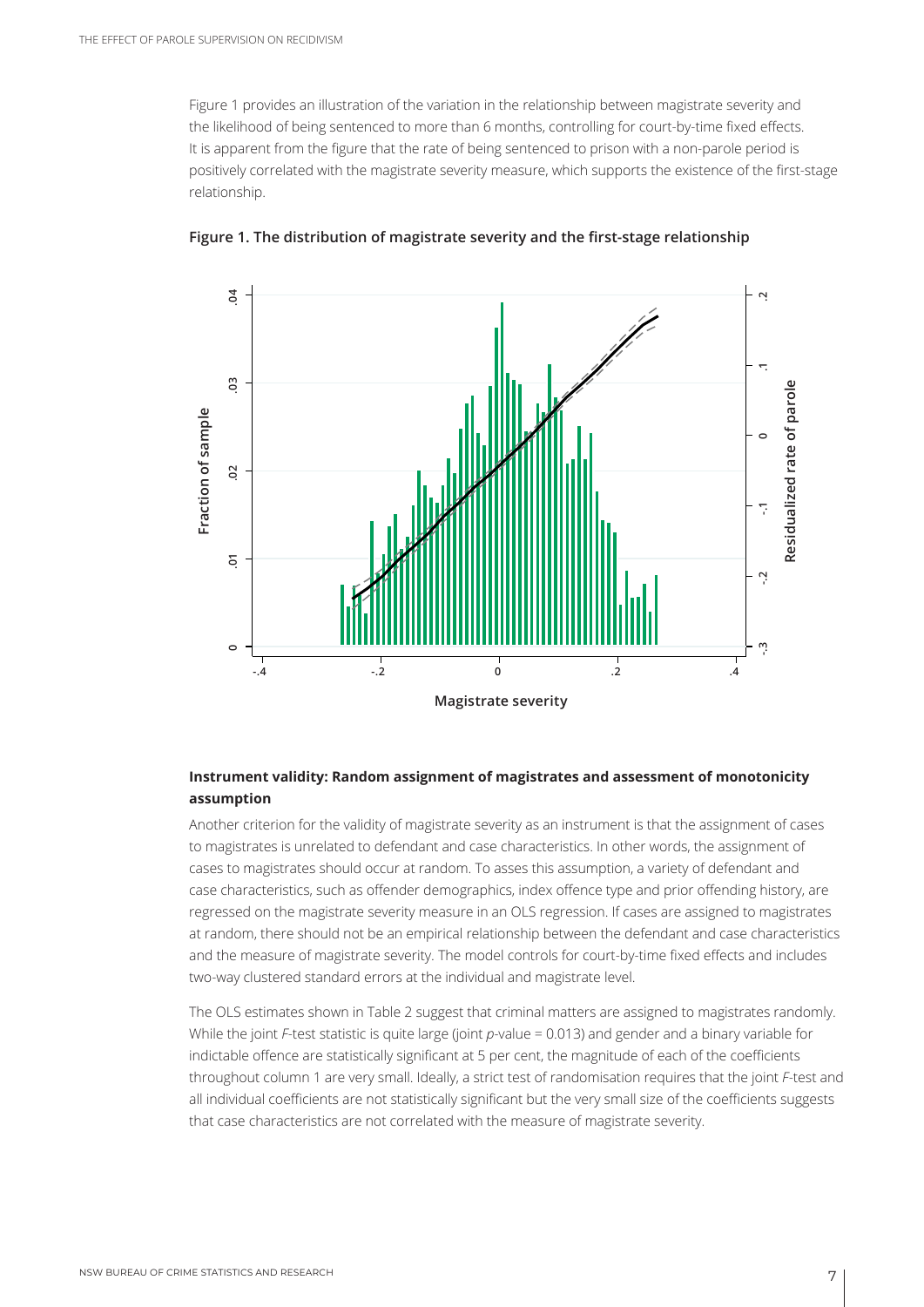| Table 2. Regression of the magistrate severity instrumental variable on defendant and |  |
|---------------------------------------------------------------------------------------|--|
| case characteristics                                                                  |  |

|                                                      | Magistrate severity |
|------------------------------------------------------|---------------------|
|                                                      | (1)                 |
| Aboriginal                                           | 0.00009             |
|                                                      | (0.001)             |
| Male                                                 | $0.003**$           |
|                                                      | (0.002)             |
| Age at index court finalisation                      | $-0.00008$          |
|                                                      | (0.00008)           |
| At least one violent offence                         | 0.002               |
|                                                      | (0.002)             |
| At least one property offence                        | $-0.002$            |
|                                                      | (0.002)             |
| At least one domestic violence offence               | $-0.00003$          |
|                                                      | (0.002)             |
| At least one drug offence                            | $-0.0009$           |
|                                                      | (0.002)             |
| At least one traffic offence                         | 0.001               |
|                                                      | (0.002)             |
| At least one indictable offence                      | $0.005**$           |
|                                                      | (0.002)             |
| Juvenile at first contact                            | $-0.002$            |
|                                                      | (0.001)             |
| Number of prior finalised criminal court appearances | 0.0001              |
|                                                      | (0.0001)            |
| Number of prior prison sentences                     | $-0.00004$          |
|                                                      | (0.0002)            |
| Prior proven violence offence past 5 years           | $-0.001$            |
|                                                      | (0.001)             |
| Prior proven property offence past 5 years           | $-0.001$            |
|                                                      | (0.001)             |
| Prior proven domestic violence offence past 5 years  | $-0.00005$          |
|                                                      | (0.001)             |
| Prior proven drug offence past 5 years               | $-0.001$            |
|                                                      | (0.001)             |
| Prior proven traffic offence past 5 years            | 0.0005              |
|                                                      | (0.001)             |
|                                                      |                     |
| ${\cal N}$                                           | 60,569              |
| Joint F-test statistic                               | 32.440              |
| $p$ -value                                           | 0.013               |

*Note*. Robust standard errors clustered at the individual and magistrate level are reported in brackets. \*\*\* *p* < .01, \*\* *p* < .05, \* *p* < .10.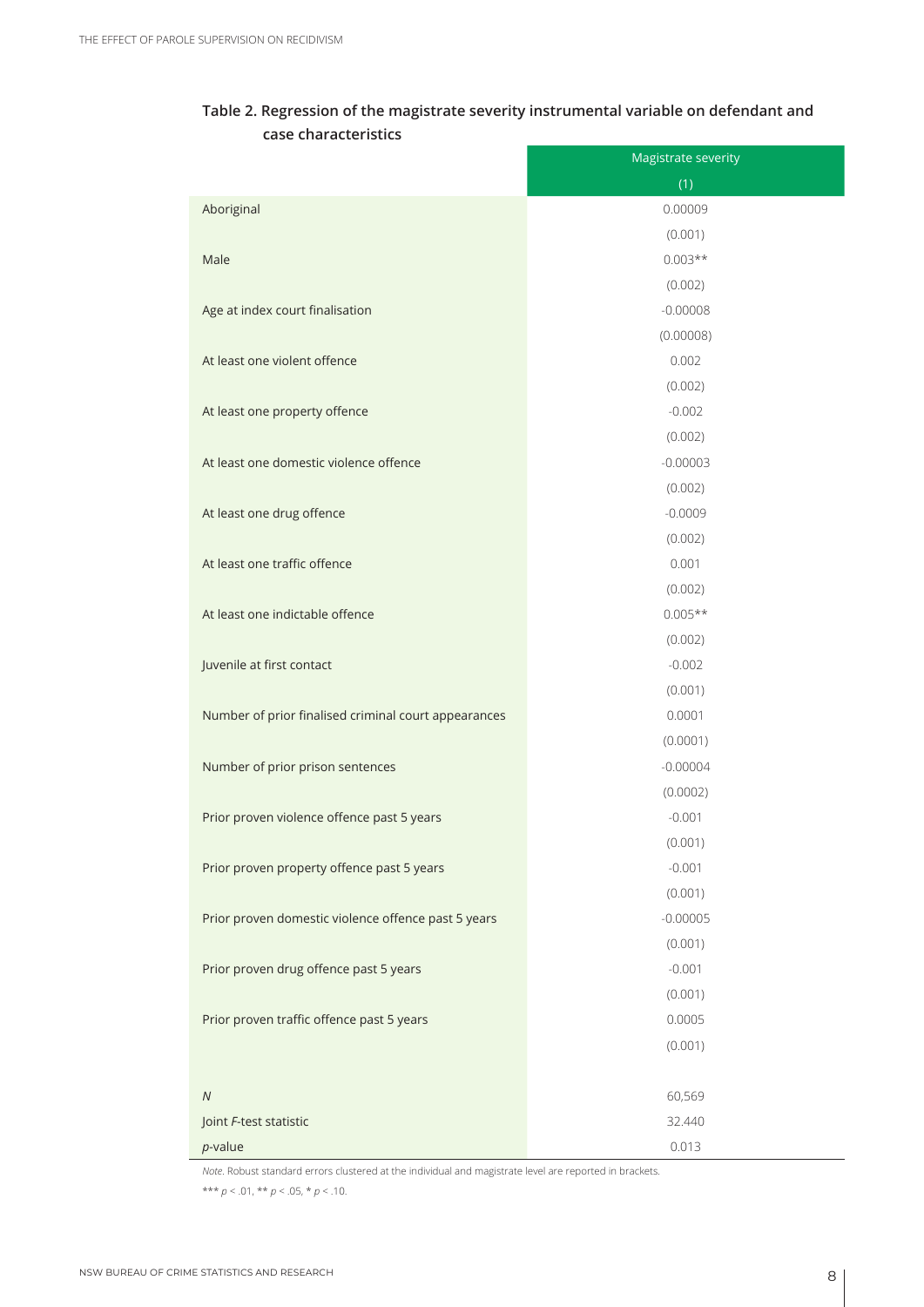In this study, the exclusion restriction assumption is that magistrates only influence recidivism outcomes through the likelihood of being sentenced to a prison term of greater than 6 months. While the estimates in Table 2 indicate that criminal matters are assigned to magistrates at random, this could still be violated if the assignment of magistrates impacts recidivism via channels other than sentencing severity. Although it is not possible to directly test, the exclusion restriction assumption is reasonable in the context of this study. Criminal matters in the Local Court are typically finalised sooner than in the higher courts, which limits the extent of interaction between the magistrate and defendant.11 Consequently, this reduces the likelihood that magistrate assignment impacts recidivism through different channels. Nevertheless, a possible violation of the exclusion restriction assumption is that magistrates can influence recidivism outcomes by sentencing offenders to different prison sentence lengths. Specifically, the exclusion restriction in the IV model assumes that the longer prison sentences imposed by the stricter magistrates would have a specific deterrent effect which is independent of parole supervision. To assess this possibility, a further sensitivity analysis is presented in the results section below, which provides IV estimates for "short" prison sentences (i.e., prison sentences of up to 12 months).

An additional assumption of the IV model in this study is that the impact of magistrate assignment on the probability of being sentenced to a prison term of greater than 6 months is monotonic across offenders. If the monotonicity assumption is satisfied, this implies that magistrate severity is related to the likelihood of being sentenced to a prison term of greater than 6 months among sub-groups of offenders. The monotonicity assumption ensures that the IV estimates can be interpreted as the average causal effect among offenders who could have received a different incarceration penalty had their matter been assigned to a different magistrate (that is, the LATE). Table 3 displays the first-stage estimates among the inmate sub-groups of interest; specifically, ex-inmates with an LSI-R score of Medium and above (column 1) or below Medium (column 2), and Aboriginal (column 3) and non-Aboriginal offenders (column 4). Each column includes the full set of control variables and fixed effects for court, and month and year of court finalisation. The first-stage estimates for each sub-group of ex-inmates throughout Table 3 are all sizeable and positive, which is consistent with the monotonicity assumption.

|                                      | <b>LSI-R Medium</b><br>or above | <b>LSI-R below</b><br>Medium | Aboriginal | Non-Aboriginal |
|--------------------------------------|---------------------------------|------------------------------|------------|----------------|
|                                      | (1)                             | (2)                          | (3)        | (4)            |
| Parole supervision                   | $0.619***$                      | $0.714***$                   | $0.649***$ | $0.650***$     |
|                                      | (0.029)                         | (0.034)                      | (0.032)    | (0.031)        |
|                                      |                                 |                              |            |                |
| Controls                             |                                 |                              |            |                |
| Demographics                         | Yes                             | Yes                          | Yes        | Yes            |
| Offences at index court finalisation | Yes                             | Yes                          | Yes        | Yes            |
| Prior offending history              | Yes                             | Yes                          | Yes        | Yes            |
|                                      |                                 |                              |            |                |
| $\overline{N}$                       | 45,860                          | 14,709                       | 27,282     | 33,287         |
| Number of magistrates                | 209                             | 209                          | 209        | 209            |

#### **Table 3. IV first-stage results by sub-group: Monotonicity check**

*Note.* Robust standard errors are two-way clustered at the offender and magistrate level are reported in brackets. The results in each column include the full set of control variables and fixed effects for court, and month and year of court finalisation.

<sup>11</sup> For instance, during the period July 2018 to June 2019, the median number of days between first appearance to sentence after a guilty plea is 28 days in the Local Court. In contrast, in the District Court, the median number of days between first appearance to sentence following sentence committal or trial committal is 182 and 306 days, respectively, over the same period. Criminal court statistics are available on the NSW BOCSAR website: https://www.bocsar. nsw.gov.au/Pages/bocsar\_publication/Pub\_Summary/CCS-Annual/Criminal-Court-Statistics-Jun-2020.aspx (accessed: 10 October 2021).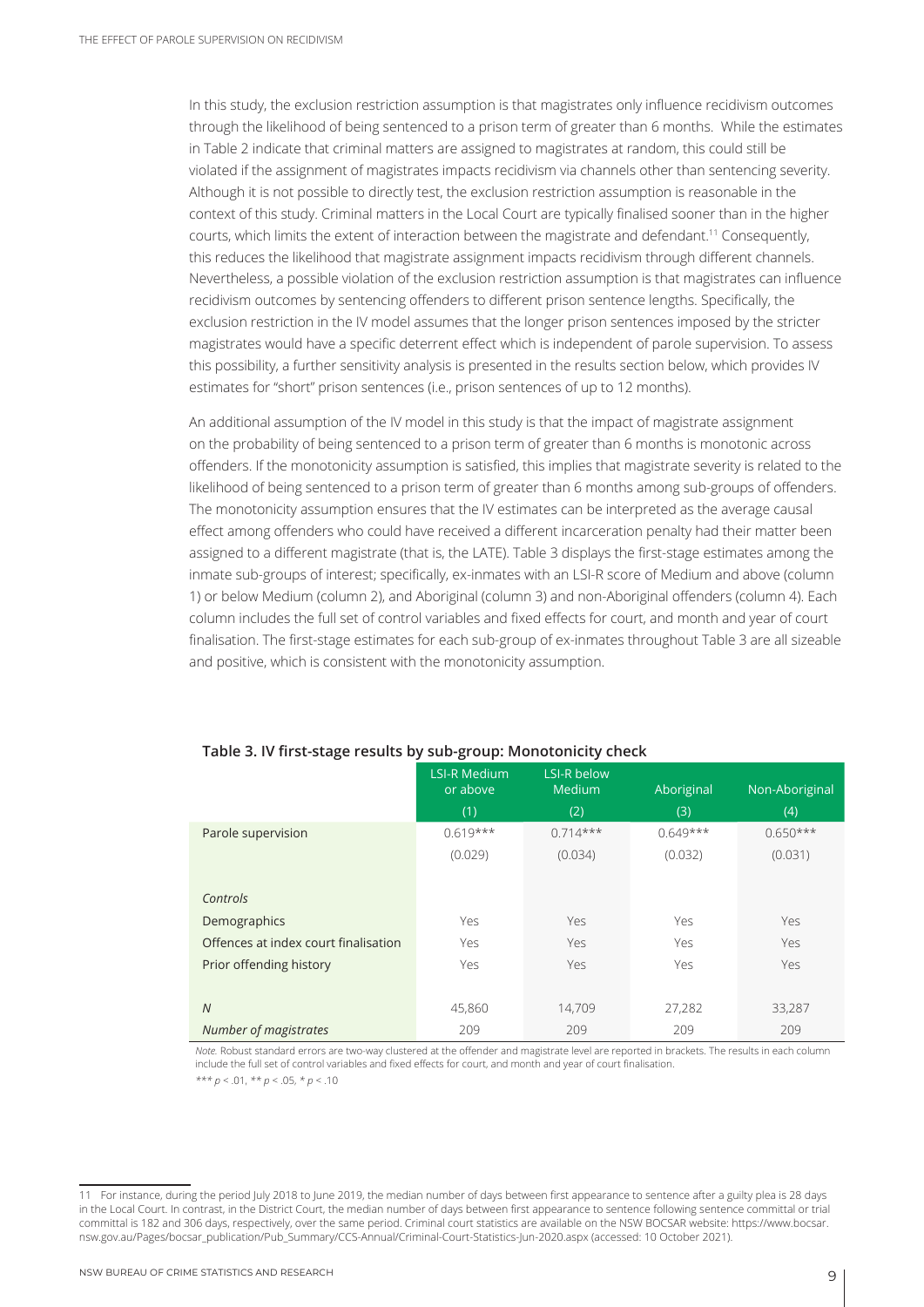## **RESULTS**

#### **Descriptive statistics**

Table 4 summarises the characteristics of the sample. The sample included 38,879 inmates released onto parole (column 1) and 21,690 inmates who were released from prison unconditionally (column 2). Each row in the table contains the group mean for each characteristic. The associated standard error is displayed in brackets. Column 3 calculates the difference between parolees and ex-inmates released unconditionally for each characteristic.

Panel A contains information regarding offender demographics. Both the parolee and unconditional release groups had similar proportions of Aboriginal and male offenders; roughly 45 per cent were Aboriginal and nearly 90 per cent were male. Their average age was also similar (approximately 40 years) but parolees were slightly younger. Slightly less than half of parolees (46.1 per cent) and ex-inmates released unconditionally (45.9 per cent) resided in an urban area at their index court finalisation.

Panel B describes the types of offences that parolees and ex-inmates released unconditionally were charged with at their index court finalisation. Unsurprisingly, ex-inmates released on parole commit relatively more serious offences. Nearly half of parolees were charged with at least one violent offence (47.6 per cent) compared to 32.8 per cent of ex-inmates released unconditionally. Parolees were also 9.4 percentage points more likely to be charged with at least one domestic violence (DV) offence, 8.7 percentage points more likely to be charged with at least one traffic offence and 10.8 percentage points more likely to be charged with at least one indictable offence. Other descriptive statistics in Panel B indicate that parolees were more likely to be bail refused at finalisation (4.0 percentage point difference) and have approximately 2 more proven concurrent charges. As expected, parolees were also sentenced to longer prison sentences than those released unconditionally.

Next, Panel C summarises the prior offending history of each group. Although parolees and ex-inmates released unconditionally had a similar average number of prior prison sentences and prior finalised criminal court appearances, parolees were slightly more likely to have been a juvenile at their first known contact with the criminal justice system. Further, parolees were 5.5 percentage points more likely to have an LSI-R score of Medium or above. Offenders with an LSI-R score of Medium or above are typically considered to be at greater risk of recidivism. A greater proportion of parolees had at least one prior proven DV and traffic offence in the 5 years prior to the index court finalisation compared with prisoners released unconditionally. Conversely, parolees were less likely to have had at least one proven violent, property or drug offence in the 5 years prior to index court finalisation.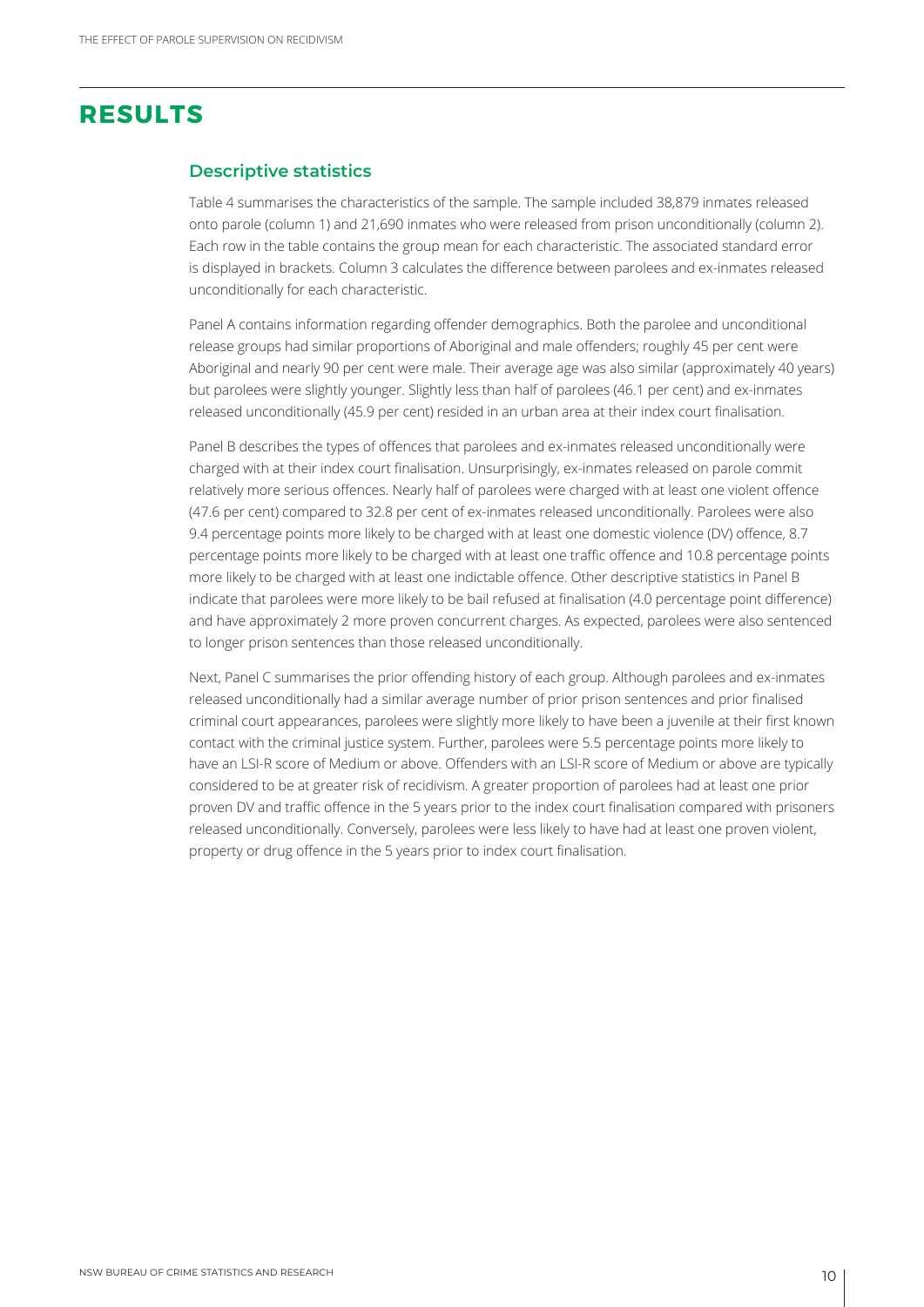|                                               | Parolees | Released unconditionally | <b>Difference</b> |
|-----------------------------------------------|----------|--------------------------|-------------------|
|                                               | (1)      | (2)                      | (3)               |
| Panel A. Demographics                         |          |                          |                   |
| Aboriginal                                    | 0.452    | 0.448                    | 0.004             |
|                                               | (0.003)  | (0.003)                  |                   |
| Male                                          | 0.895    | 0.887                    | $0.008***$        |
|                                               | (0.002)  | (0.002)                  |                   |
| Age                                           | 39.564   | 40.671                   | $-1.017***$       |
|                                               | (0.050)  | (0.067)                  |                   |
| Urban residence                               | 0.461    | 0.459                    | 0.002             |
|                                               | (0.003)  | (0.003)                  |                   |
| Panel B. Offences at index court finalisation |          |                          |                   |
| At least one violent offence                  | 0.476    | 0.328                    | $0.148***$        |
|                                               | (0.003)  | (0.003)                  |                   |
| At least one property offence                 | 0.381    | 0.387                    | $-0.006$          |
|                                               | (0.002)  | (0.003)                  |                   |
| At least one domestic violence offence        | 0.342    | 0.248                    | $0.094***$        |
|                                               | (0.002)  | (0.003)                  |                   |
| At least one drug offence                     | 0.150    | 0.148                    | 0.002             |
|                                               | (0.002)  | (0.002)                  |                   |
| At least one traffic offence                  | 0.257    | 0.170                    | $0.087***$        |
|                                               | (0.002)  | (0.003)                  |                   |
| Indictable offence                            | 0.920    | 0.812                    | $0.108***$        |
|                                               | (0.001)  | (0.003)                  |                   |
| Bail refused at finalisation                  | 0.624    | 0.537                    | $0.040***$        |
|                                               | (0.002)  | (0.003)                  |                   |
| Proven concurrent charges                     | 5.406    | 3.543                    | $1.863***$        |
|                                               | (0.029)  | (0.025)                  |                   |
| Prison sentence length (months)               | 12.360   | 4.803                    | 7.557***          |
|                                               | (0.023)  | (0.030)                  |                   |
| Panel C. Prior offending history              |          |                          |                   |
| Number of prior prison sentences              | 3.248    | 3.715                    | $-0.467***$       |
|                                               | (0.022)  | (0.030)                  |                   |
| Number of prior finalised criminal court      | 11.096   | 11.596                   | $-0.500***$       |
| appearances                                   |          |                          |                   |
|                                               | (0.041)  | (0.057)                  |                   |
| Juvenile at first contact                     | 0.464    | 0.452                    | $0.012***$        |
|                                               | (0.003)  | (0.003)                  |                   |
| LSI-R Medium or above at release              | 0.777    | 0.722                    | $0.055***$        |
|                                               | (0.002)  | (0.003)                  |                   |
| Prior violent offence past 5 years            | 0.580    | 0.594                    | $-0.014***$       |
|                                               | (0.003)  | (0.003)                  |                   |
| Prior property offence past 5 years           | 0.497    | 0.564                    | $-0.067***$       |
|                                               | (0.003)  | (0.003)                  |                   |
| Prior domestic violence offence past 5 years  | 0.392    | 0.326                    | $0.066***$        |
|                                               | (0.002)  | (0.003)                  |                   |
| Prior drug offence past 5 years               | 0.353    | 0.388                    | $-0.035***$       |
|                                               | (0.002)  | (0.003)                  |                   |
| Prior traffic offence past 5 years            | 0.496    | 0.462                    | $0.034***$        |
|                                               | (0.003)  | (0.003)                  |                   |
| N                                             | 38,879   | 21,690                   |                   |

#### **Table 4. Descriptive statistics: Parolees and ex-inmates released from prison unconditionally**

*Note*. Standard errors are reported in brackets.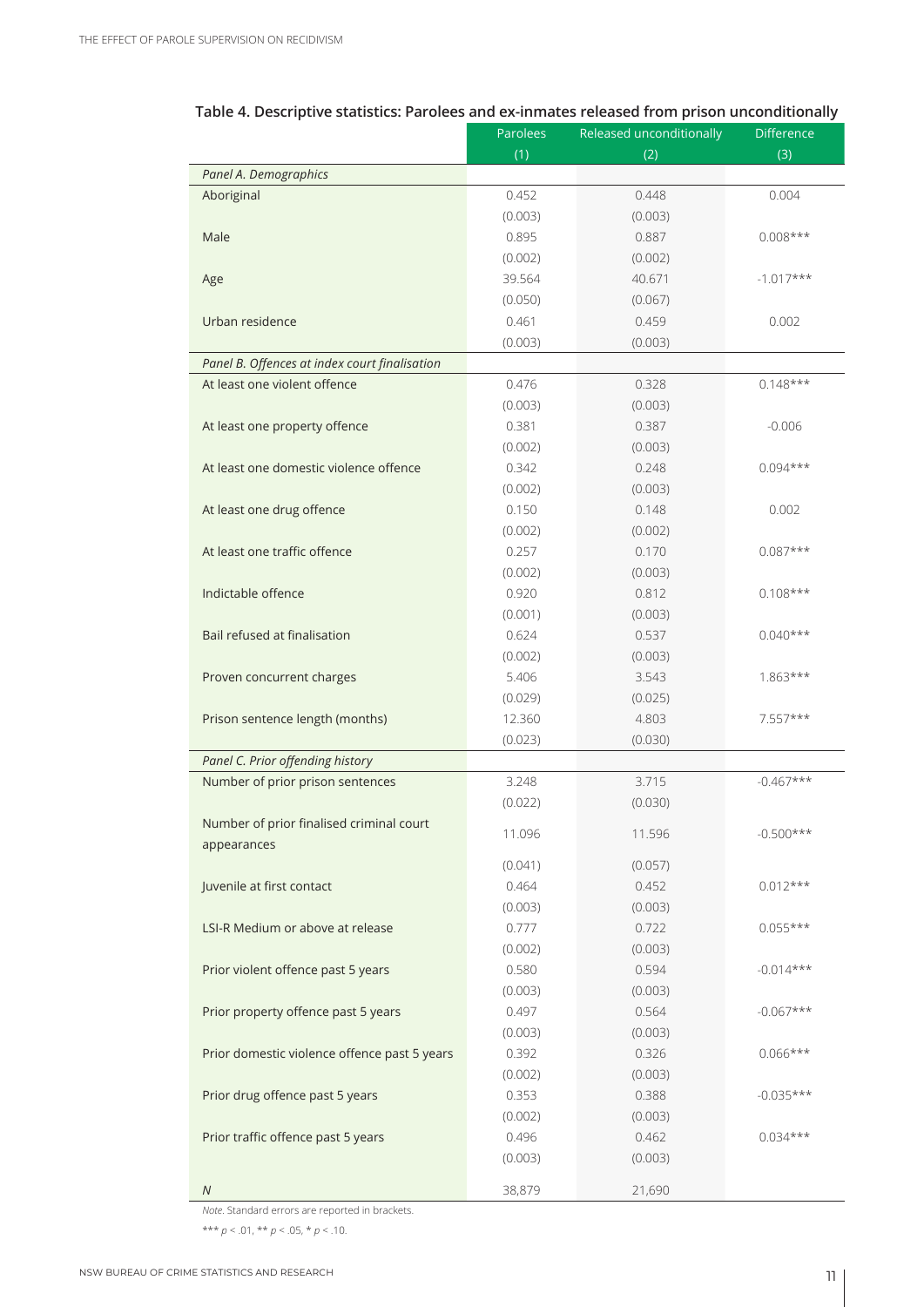#### **Unadjusted recidivism rates among parolees and ex-inmates released unconditionally**

The unadjusted rates for parolees and ex-inmates released unconditionally for each of the three recidivism outcomes is displayed in Table 5. Columns 1 and 2 contain the proportion of parolees or ex-inmates released unconditionally who re-offended within 12 or 24 months. Column 3 calculates the difference in the unadjusted recidivism rates between parolees and ex-inmates released unconditionally.

Starting with Panel A, we see that a smaller proportion of parolees re-offended within 12 months of release compared with prisoners released unconditionally. Amongst parolees (column 1 of Panel A), 51.6 per cent were re-convicted of a new, proven offence of any type, 36.6 per cent committed a personal, property or serious drug offence, and 26.6 were re-imprisoned. In contrast, 57.0 per cent of ex-inmates released unconditionally (column 2 of Panel A) were re-convicted of any new offence, 42.9 per cent committed a personal, property or serious drug offence, and 27.5 per cent were re-imprisoned within 12 months of release.

There is a similar pattern of results for recidivism within 24 months of release from prison (Panel B). Parolees were 2.9 percentage points less likely to be re-convicted and 4.1 percentage points less likely to commit a personal, property or serious drug offence than ex-inmates released unconditionally (column 3). However, after 24 months, both parolees and ex-inmates released unconditionally have almost identical rates of re-imprisonment.

The unadjusted rates in Table 5 do not account for any systematic differences between groups on factors related to offending behaviour. To measure a causal relationship between parole supervision and recidivism, the next section presents IV estimates using variation in magistrate severity as an instrument.

|                                                 | Parolees | Released unconditionally | <b>Difference</b> |
|-------------------------------------------------|----------|--------------------------|-------------------|
|                                                 | (1)      | (2)                      | (3)               |
| Panel A. Recidivism within 12 months of release |          |                          |                   |
| Re-conviction                                   | 0.516    | 0.570                    | $-0.054***$       |
|                                                 | (0.003)  | (0.003)                  |                   |
| Personal, property or serious drug offence      | 0.366    | 0.429                    | $-0.063***$       |
|                                                 | (0.002)  | (0.003)                  |                   |
| Re-imprisonment                                 | 0.266    | 0.275                    | $-0.009**$        |
|                                                 | (0.002)  | (0.003)                  |                   |
|                                                 |          |                          |                   |
| $\overline{N}$                                  | 38,879   | 21,690                   |                   |
| Panel B. Recidivism within 24 months of release |          |                          |                   |
| Re-conviction                                   | 0.670    | 0.699                    | $-0.029***$       |
|                                                 | (0.003)  | (0.003)                  |                   |
| Personal, property or serious drug offence      | 0.513    | 0.554                    | $-0.041***$       |
|                                                 | (0.003)  | (0.004)                  |                   |
| Re-imprisonment                                 | 0.318    | 0.313                    | 0.005             |
|                                                 | (0.003)  | (0.003)                  |                   |
|                                                 |          |                          |                   |
| ${\cal N}$                                      | 32,889   | 19,423                   |                   |

#### **Table 5. Descriptive statistics: Unadjusted recidivism rates for parolees and ex-inmates released from prison unconditionally**

*Note*. Standard errors are reported in brackets. Panel A includes offenders released from prison until 31 March 2019, and panel B includes offenders released up until 31 March 2018.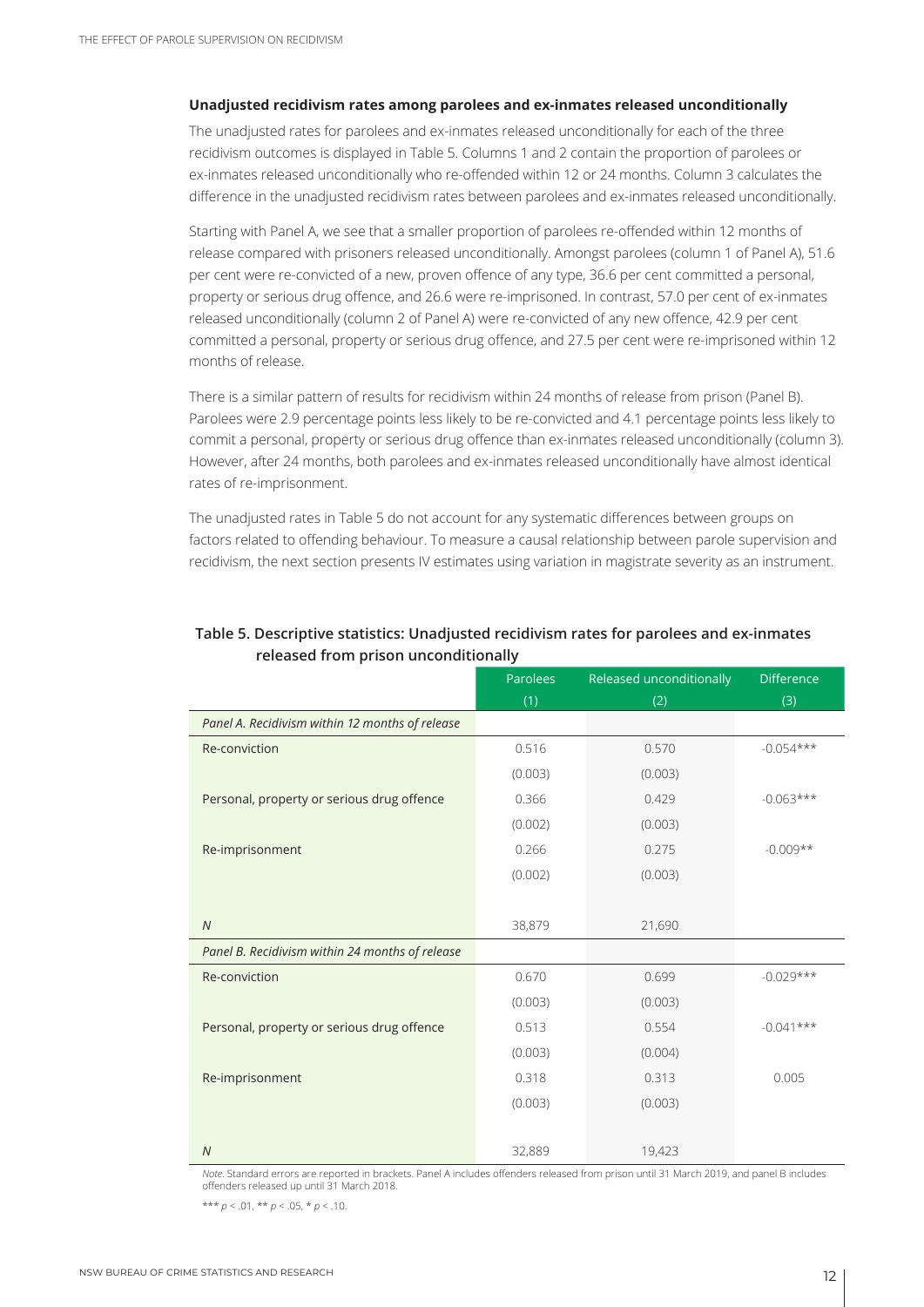#### **Main results: IV (2SLS) estimates of the effect of parole supervision on recidivism**

Table 6 displays the IV (2SLS) results comparing recidivism rates for parolees and ex-inmates released unconditionally for the full sample. Panels A and B include recidivism within 12 and 24 months of release from prison, respectively. Each row presents the IV estimates of the effect of parole supervision for each of the three recidivism outcomes. The control variables are progressively added to the IV specification in columns 1 to 3. The IV model in column 1 includes ex-inmate demographics only. Offence characteristics at index court finalisation are added to the specification in column 2 and prior offending history is included in column 3. Overall, the results presented in Table 6 indicate that parolees are substantially less likely to re-offend than ex-inmates released unconditionally.

|                                                          | No controls | <b>Partial controls</b> | <b>Full controls</b> |
|----------------------------------------------------------|-------------|-------------------------|----------------------|
|                                                          | (1)         | (2)                     | (3)                  |
| Panel A. Recidivism outcomes within 12 months of release |             |                         |                      |
| Re-conviction                                            | $-0.077***$ | $-0.063**$              | $-0.100***$          |
|                                                          | (0.027)     | (0.026)                 | (0.024)              |
| Personal, property or serious drug offence               | $-0.085***$ | $-0.071***$             | $-0.103***$          |
|                                                          | (0.024)     | (0.023)                 | (0.022)              |
| Re-imprisonment                                          | $-0.040$    | $-0.028$                | $-0.050**$           |
|                                                          | (0.026)     | (0.025)                 | (0.024)              |
|                                                          |             |                         |                      |
| $\overline{N}$                                           | 60,569      | 60,569                  | 60,569               |
| Panel B. Recidivism outcomes within 24 months of release |             |                         |                      |
| Re-conviction                                            | $-0.046*$   | $-0.040$                | $-0.087***$          |
|                                                          | (0.027)     | (0.025)                 | (0.024)              |
| Personal, property or serious drug offence               | $-0.044$    | $-0.036$                | $-0.080***$          |
|                                                          | (0.028)     | (0.026)                 | (0.024)              |
| Re-imprisonment                                          | $-0.006$    | 0.004                   | $-0.027$             |
|                                                          | (0.031)     | (0.030)                 | (0.028)              |
|                                                          |             |                         |                      |
| $\overline{N}$                                           | 52,312      | 52,312                  | 52,312               |
|                                                          |             |                         |                      |
| Controls                                                 |             |                         |                      |
| Demographics                                             | Yes         | Yes                     | Yes                  |
| Offences at index court finalisation                     | <b>No</b>   | Yes                     | Yes                  |
| Prior offending history                                  | <b>No</b>   | <b>No</b>               | Yes                  |

#### **Table 6. Instrumental variable (2SLS) results for the effect of parole supervision on recidivism**

*Note*. Robust standard errors are two-way clustered at the offender and magistrate level are reported in brackets. The outcome variable is listed in each row. Each regression includes fixed effects for court location, and month and year of release from prison and court finalisation. Panel A includes offenders released from prison until 31 March 2019, and panel B includes offenders released up until 31 March 2018.

\*\*\* *p* < .01, \*\* *p* < .05, \* *p* < .10.

Beginning with Panel A, across each of the IV specifications, parolees are significantly less likely to re-offend within 12 months of release compared with those released unconditionally. The size of the reduction in recidivism is relatively stable across columns 1 to 3. After including the full set of control variables (column 3), relative to ex-inmates released unconditionally, parolees are 10.0 percentage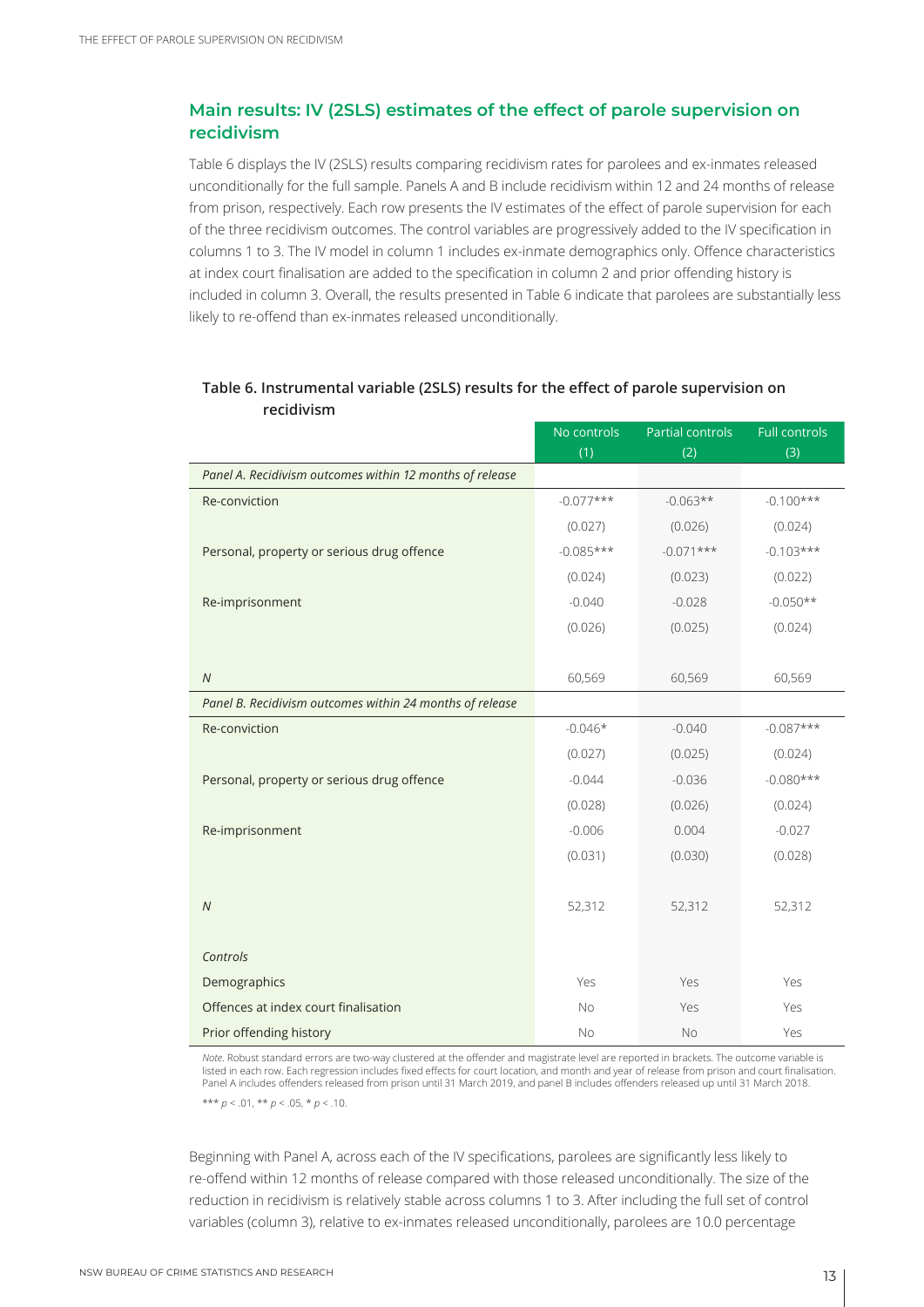points less likely to be re-convicted of any offence, which is an 18 per cent decrease from the mean; 10.3 percentage points less likely to commit a personal, property or serious drug offence, which is a 24 per cent decrease from the mean; and 5.0 percentage points less likely to be re-imprisoned, which is an 18 per cent decrease from the mean. Each of these reductions is statistically significant.

The reductions in recidivism among parolees are still apparent 24 months after release from prison (see Panel B). However, the IV estimates in Panel B are smaller, which suggests that the impact of parole supervision is slightly diminished after 24 months post-release. The results in column 3 indicate that parolees are significantly less likely to be re-convicted of any offence (8.7 percentage points) and significantly less likely to commit a personal, property or serious drug offence (8.0 percentage points) within 24 months of release compared with prisoners released unconditionally. Parolees are also 2.7 percentage points less likely to be re-imprisoned 24 months after discharge than prisoners released unconditionally, but this difference is not statistically significant.<sup>12, 13</sup>

#### **Recidivism among ex-inmate sub-groups**

The results presented in Table 6 indicate that, for the full sample, being released on parole significantly reduces the likelihood that an ex-inmate will re-offend compared with those released unconditionally. Next, Table 7 presents IV results for the impact of parole supervision on recidivism among different subgroups. Specifically, columns 1 and 2 display the findings for ex-inmates with an LSI-R score of Medium or above and an LSI-R below Medium, respectively. Offenders with an LSI-R of Medium or above are typically considered to be at greater risk of recidivism. Columns 3 and 4 present the results by Aboriginality. The results in each column include the full set of control variables.

Panel A of Table 7 contains the IV results for recidivism within 12 months of release from prison. Beginning with column 1, high-risk parolees are 8.6 percentage points less likely to be re-convicted and are 11.7 percentage points less likely to commit a personal, property or serious drug offence compared with high-risk ex-inmates released unconditionally. Both these reductions are statistically significant at 1 per cent. High-risk parolees are also less likely to be re-imprisoned (4.8 percentage points), but the reduction is not statistically significant. Furthermore, the results in column 2 of Panel A indicate that parolees with an LSI-R below Medium are less likely to re-offend for each outcome. The reduction in reconviction (14.3 percentage points), personal, property or serious drug offending (6.9 percentage points), and re-imprisonment (6.4 percentage points) among parolees with an LSI-R below Medium is large and statistically significant at 1 or 5 per cent.

Columns 3 and 4 separate the results by Aboriginal and non-Aboriginal ex-inmates, respectively. Starting with column 3, within 12 months of release, Aboriginal parolees are less likely to be re-convicted (10.9 percentage points), are less likely to commit a personal, property or serious drug offence (14.4 percentage points), and are less likely to be re-imprisoned (6.5 percentage points) than Aboriginal ex-inmates released unconditionally. These reductions are statistically significant. Non-Aboriginal parolees are also less likely to re-offend (column 4). They are 8.7 percentage points less likely to be re-convicted, 6.0 percentage points less likely to commit a personal, property or serious drug offence, and 3.9 percentage points less likely to be re-imprisoned. However, only the reductions in re-conviction and personal, property or serious drug offending are statistically significant.

<sup>12</sup> Table A1 in the appendix displays the corresponding OLS estimates. Each row represents the outcome variables and controls are added progressively from columns 1 to 3. Panels A and B include recidivism within 12 and 24 months of release from prison, respectively. Overall, the OLS estimates shown in Table 6 indicate that parolees are less likely to re-offend than ex-inmates released unconditionally. However, the magnitude of the OLS estimates are consistently smaller for each recidivism outcome compared with the IV estimates in Table 6. This is especially the case for the effect of parole supervision on re-imprisonment; while the OLS coefficients suggest that there is no significant difference in the likelihood of re-imprisonment within 12 or 24 months after release (column 3), the IV estimates indicate a reduction in re-imprisonment among parolees, particularly within 12 months of release. The difference in the magnitude of the estimates is likely due to bias from unobserved variables affecting the OLS coefficients.

<sup>13</sup> In the appendix, Table A2 contains estimates of the impact of parole supervision on each recidivism outcome within 12 months of 'free time' post-release. Measuring 'free time' accounts for any time spent in custody following release from prison and includes ex-inmates who have effectively spent 12 months in the community after release from prison. Overall, the IV estimates in Table A2 are very similar to those presented in Table 6; that is, being released on parole reduces the likelihood an ex-inmate will re-offend.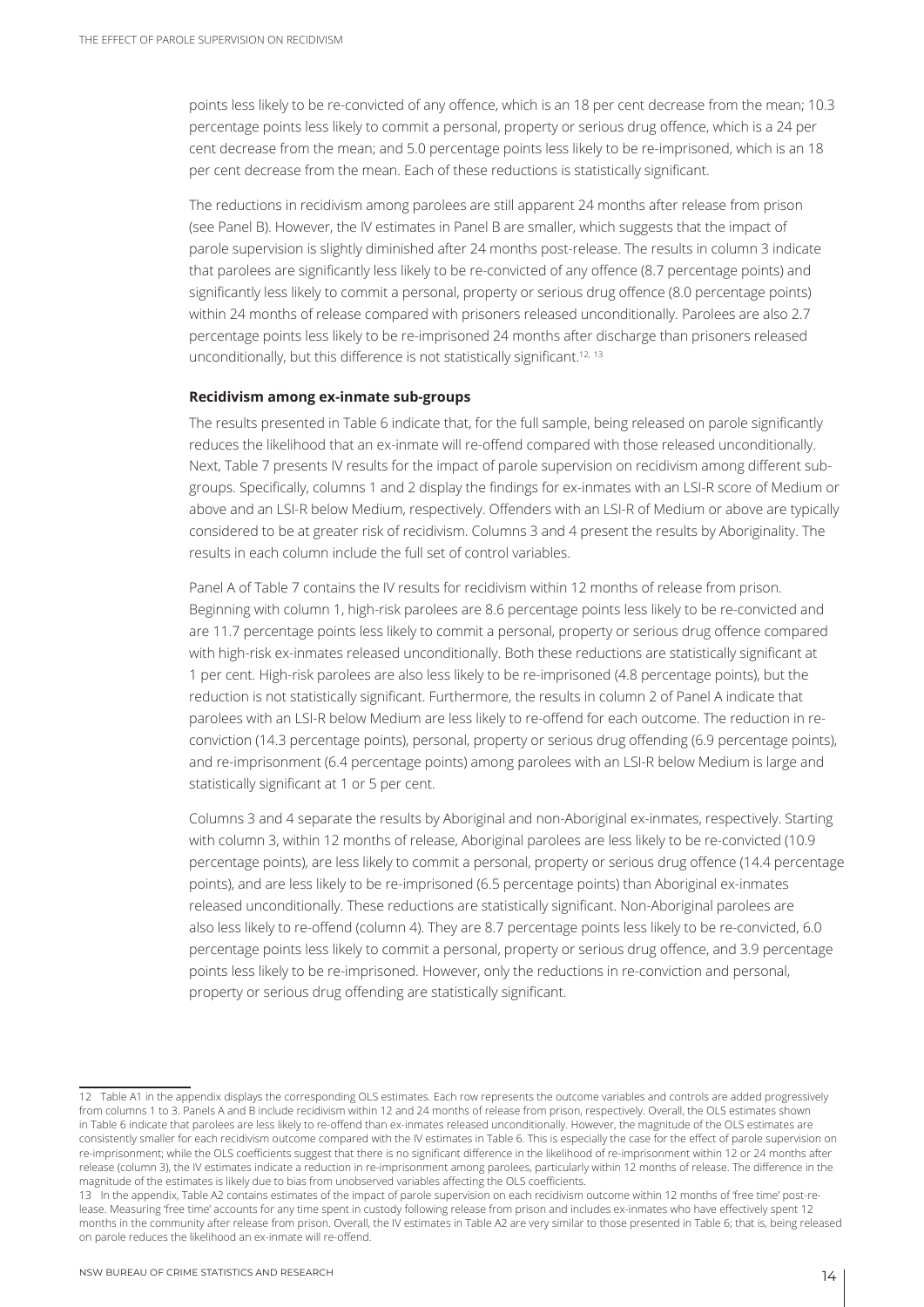Panel B displays the results for recidivism within 24 months of release from prison for each sub-group. In general, the reductions in recidivism observed within one year of release persist in the longer term across the various sub-groups of parolees. High-risk parolees (column 1) are less likely to be re-convicted (6.3 percentage points) and less likely to commit a personal, property or serious drug offence (9.5 percentage points) relative to ex-inmates released unconditionally and these reductions are statistically significant at 5 per cent. While high-risk parolees are also 1.6 percentage points less likely to be re-imprisoned 24 months after release than those released unconditionally, the difference is not statistically significant. Parolees with an LSI-R below Medium (column 2) are also less likely to re-offend in the longer term; the reductions in re-conviction (17.1 percentage points) and re-imprisonment (5.6 percentage points) are statistically significant. They are also less likely to commit a personal, property or serious drug offence (5.3 percentage points), but the difference is not statistically significant.

Columns 3 and 4 of Panel B contain the IV results for Aboriginal and non-Aboriginal ex-inmates, respectively, for recidivism within 24 months of release. Once more, there are large and statistically significant reductions in recidivism among Aboriginal and non-Aboriginal parolees. In particular, the reductions in the probability of re-conviction or committing a personal, property or serious drug offence for both Aboriginal and non-Aboriginal parolees are large and statistically significant. While both Aboriginal and non-Aboriginal parolees are also less likely to be re-imprisoned 24 months after release than those released unconditionally, the differences are not statistically significant.

#### **Table 7. Instrumental variable (2SLS) results by sub-group: parolees and ex-inmates released unconditionally**

|                                                          | <b>LSI-R Medium</b><br>or above | LSI-R below<br>Medium | Aboriginal  | Non-Aboriginal |
|----------------------------------------------------------|---------------------------------|-----------------------|-------------|----------------|
|                                                          | (1)                             | (2)                   | (3)         | (4)            |
| Panel A. Recidivism outcomes within 12 months of release |                                 |                       |             |                |
| Re-conviction                                            | $-0.086***$                     | $-0.143***$           | $-0.109***$ | $-0.087***$    |
|                                                          | (0.028)                         | (0.044)               | (0.034)     | (0.032)        |
| Personal, property or serious drug offence               | $-0.117**$                      | $-0.069**$            | $-0.144***$ | $-0.060**$     |
|                                                          | (0.027)                         | (0.034)               | (0.032)     | (0.026)        |
| Re-imprisonment                                          | $-0.048$                        | $-0.064**$            | $-0.065*$   | $-0.039$       |
|                                                          | (0.031)                         | (0.030)               | (0.036)     | (0.025)        |
|                                                          |                                 |                       |             |                |
| $\overline{N}$                                           | 45,860                          | 14,709                | 27,282      | 33,287         |
| Panel B. Recidivism outcomes within 24 months of release |                                 |                       |             |                |
| Re-conviction                                            | $-0.063**$                      | $-0.171***$           | $-0.076**$  | $-0.090***$    |
|                                                          | (0.026)                         | (0.048)               | (0.031)     | (0.032)        |
| Personal, property or serious drug offence               | $-0.095**$                      | $-0.053$              | $-0.097**$  | $-0.063**$     |
|                                                          | (0.028)                         | (0.041)               | (0.039)     | (0.031)        |
| Re-imprisonment                                          | $-0.016$                        | $-0.056*$             | $-0.053$    | $-0.004$       |
|                                                          | (0.035)                         | (0.034)               | (0.042)     | (0.030)        |
|                                                          |                                 |                       |             |                |
| Controls                                                 |                                 |                       |             |                |
| Demographics                                             | Yes                             | Yes                   | Yes         | Yes            |
| Offences at index court finalisation                     | Yes                             | Yes                   | Yes         | Yes            |
| Prior offending history                                  | Yes                             | Yes                   | Yes         | Yes            |
|                                                          |                                 |                       |             |                |
| $\overline{N}$                                           | 39,665                          | 12,647                | 23,577      | 28,735         |

*Note*. Robust standard errors are two-way clustered at the offender and magistrate level are reported in brackets. The outcome variable is listed in each row. The results in each column include the full set of control variables and fixed effects for court location, and month and year of release from prison and court finalisation. Panel A includes offenders released from prison until 31 March 2019, and panel B includes offenders released up until 31 March 2018.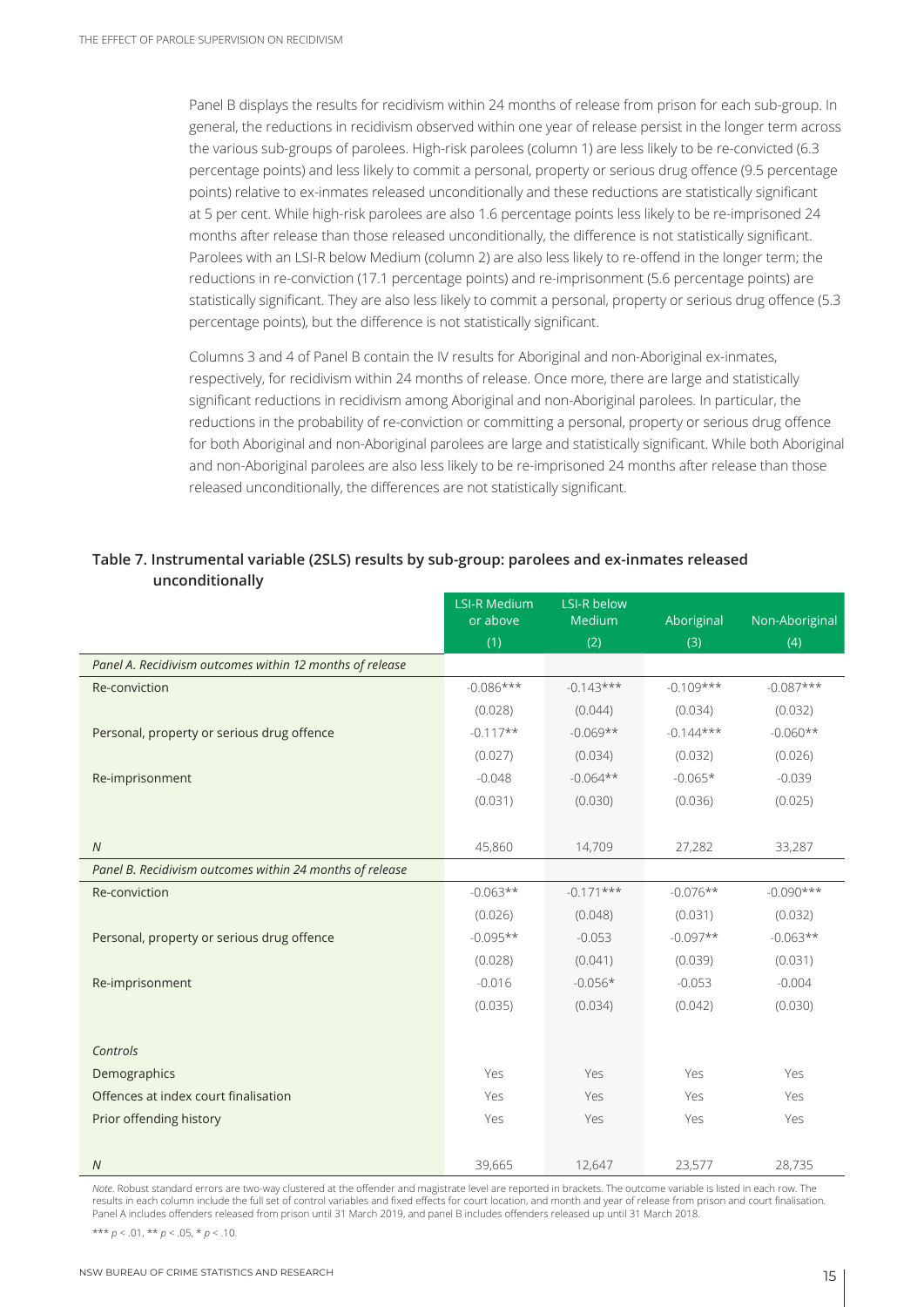#### **Robustness check: IV (2SLS) results for the effect of parole supervision on recidivism for prison sentences of up to 12 months**

To measure the causal impact of parole supervision on recidivism, the IV model outlined in equation 2 uses the variation in the sentencing severity of quasi-randomly assigned magistrates as an instrument of release on parole. However, stricter magistrates are both more likely to sentence offenders to prison sentences with a non-parole period and to longer prison sentences. Consequently, if there exists a relationship between sentence length and recidivism (which is independent of parole supervision), the IV estimates presented in Table 6 would reflect both the influence of sentence length and parole supervision on recidivism.

#### **Table 8. Instrumental variable (2SLS) results for the effect of parole supervision on recidivism with 'short' sentences**

|                                                                   | Recidivism within<br>12 months of release | Recidivism within<br>24 months of release |
|-------------------------------------------------------------------|-------------------------------------------|-------------------------------------------|
|                                                                   | (1)                                       | (2)                                       |
| Panel A. Recidivism outcomes for sentences up to 12 months        |                                           |                                           |
| Re-conviction                                                     | $-0.085***$                               | $-0.055**$                                |
|                                                                   | (0.024)                                   | (0.024)                                   |
| Personal, property or serious drug offence                        | $-0.078***$                               | $-0.065***$                               |
|                                                                   | (0.022)                                   | (0.024)                                   |
| Re-imprisonment                                                   | $-0.041*$                                 | $-0.022$                                  |
|                                                                   | (0.023)                                   | (0.026)                                   |
|                                                                   |                                           |                                           |
| ${\cal N}$                                                        | 47,242                                    | 47,242                                    |
| Panel B. Recidivism outcomes for sentences between 3 and 9 months |                                           |                                           |
| Re-conviction                                                     | $-0.063*$                                 | $-0.026$                                  |
|                                                                   | (0.034)                                   | (0.032)                                   |
| Personal, property or serious drug offence                        | $-0.078**$                                | $-0.036$                                  |
|                                                                   | (0.035)                                   | (0.035)                                   |
| Re-imprisonment                                                   | $-0.025$                                  | $-0.019$                                  |
|                                                                   | (0.036)                                   | (0.037)                                   |
|                                                                   |                                           |                                           |
| $\cal N$                                                          | 20,819                                    | 20,819                                    |
|                                                                   |                                           |                                           |
| Controls                                                          |                                           |                                           |
| Demographics                                                      | Yes                                       | Yes                                       |
| Offences at index court finalisation                              | Yes                                       | Yes                                       |
| Prior offending history                                           | Yes                                       | Yes                                       |

*Note*. Robust standard errors are two-way clustered at the offender and magistrate level are reported in brackets. The outcome variable is listed in each row. The results in each column include the full set of control variables and fixed effects for court location, and month and year of release from prison and court finalisation. \*\*\*  $p < .01$ , \*\*  $p < .05$ , \*  $p < .10$ .

> In order to exclude the possibility that sentence length confounds a causal relationship between parole supervision and recidivism, Table 8 presents IV results for offenders who received short prison sentences only. Specifically, Panel A contains IV estimates for ex-inmates sentenced to prison for up to 12 months and Panel B displays the estimates for ex-inmates sentenced to prison for between 3 and 9 months.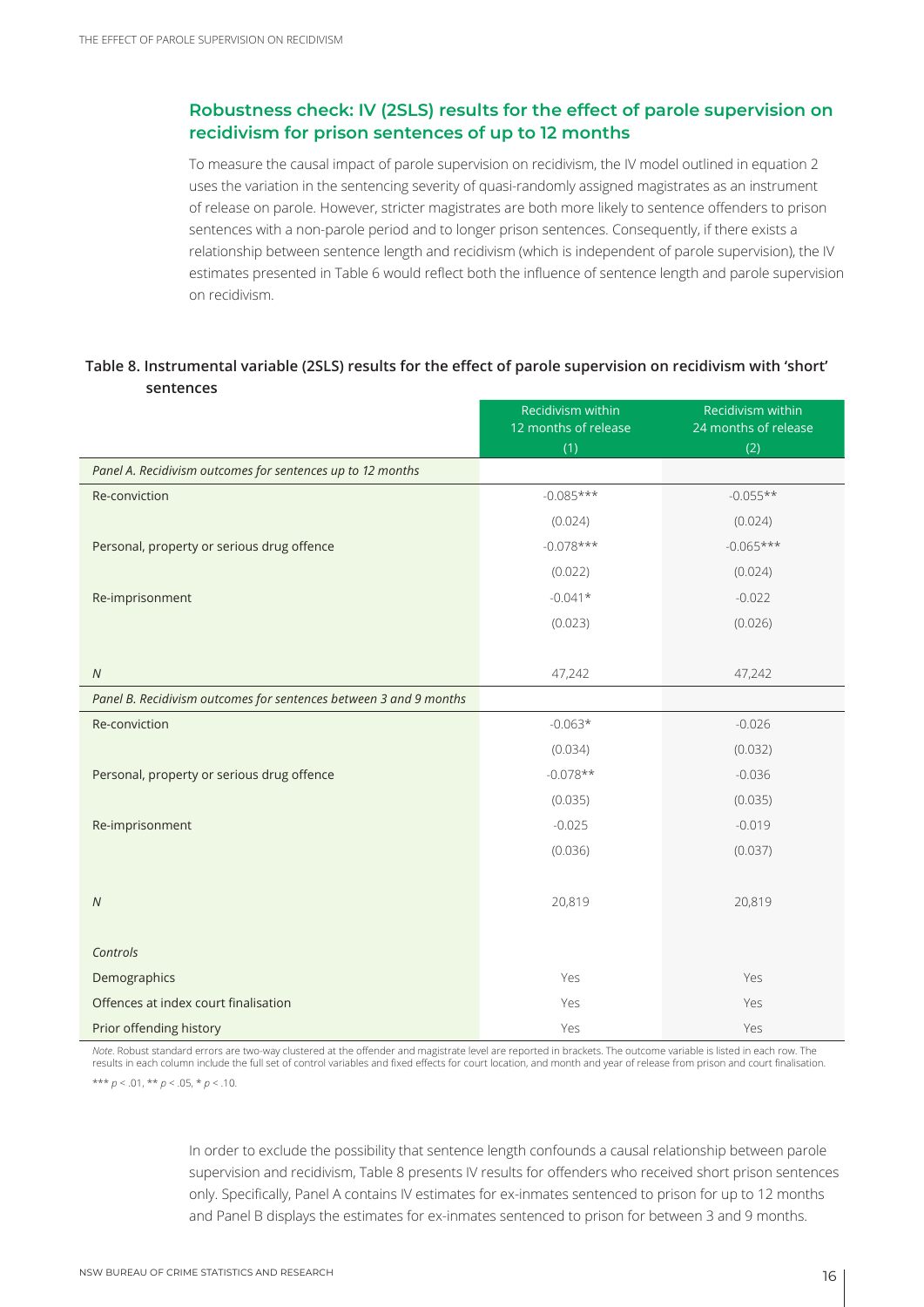Columns 1 and 2 of Table 8 display the IV estimates for recidivism within 12 and 24 months of release, respectively. The IV results presented throughout Table 8 include the full set of control variables. If sentence length does not influence the recidivism outcomes, the IV estimates for ex-inmates with 'short' sentences should be consistent with the main results presented in Table 6.

Beginning with Panel A, the results indicate that parolees with sentences of up to 12 months are less likely to re-offend across each of the outcomes measured within 12 and 24 months of release. Although magnitude of the estimates is relatively smaller, the results in Panel B suggest that parolees with sentences between 3 and 9 months are also less likely to re-offend. While the smaller estimates presented in Panel B could be due to the shorter length of parole supervision, the sample size in Panel B is considerably reduced as well. Overall, the estimates presented in Table 8 are consistent with the main IV results presented in Table 6. That is, the range of estimates presented throughout these analyses indicate that parolees are less likely to re-offend than ex-inmates released unconditionally.

## **DISCUSSION**

The aim of this study was to estimate the causal effect of parole supervision on the risk of recidivism. In order to deal with omitted variable bias, the study adopted an IV approach using variation in the sentencing severity of quasi-randomly assigned magistrates as an instrument. A wide range of factors likely to have influenced treatment choice and recidivism were included in both the first and second stage equations. The IV approach identified the Local Average Treatment Effect, which is the causal effect of parole supervision on recidivism among those who would have received a different prison penalty had their matter been assigned to a more (or less) lenient magistrate. The IV analyses showed that marginal parolees were significantly less likely to be re-convicted; to commit a personal, property or serious drug offence; and, to be re-imprisoned within 12 and 24 months of release from prison compared with those released unconditionally. The size of the effect of parole supervision on re-offending found in this study is particularly impressive considering the risk of detection amongst parolees is potentially higher. Further, given that only a small proportion of all offences come to the attention of authorities the impact on actual re-offending rates, in level terms, would be higher. A sensitivity check with 12 months of 'free time' postrelease (see appendix Table A2) ruled out the possibility that the observed effect was due to parolees having less time in the community and therefore reduced opportunities to re-offend.

The sub-group analysis provides further insights into the impact of parole supervision on recidivism. Firstly, for personal, property and serious drug offending, the results indicated a larger reduction in recidivism for offenders with an LSI-R score of Medium or above than those with an LSI-R below Medium. This pattern was observed at both 12 and 24 months after release from prison. This result suggests that, at least for more serious offending, supervision of parolees at high risk of re-offending produces larger reductions in recidivism than those at lower risk. This result is consistent with existing evidence for the Risk Needs Responsivity (RNR) approach, which suggests it is higher risk offenders who benefit most from intensive supervision (Drake, 2011), and also aligns with prior NSW research showing intensive correction orders (which involve high levels of community supervision) to be more effective for offenders in the Medium to High-risk LSI-R categories (Wang & Poynton, 2017). Secondly, the impact of supervision was generally greater for Aboriginal ex-inmates than for non-Aboriginal ex-inmates. This was true for almost all recidivism outcomes within 12 and 24 months of release (the one exception being re-conviction within 24 months). Developing effective supervision strategies and approaches for this group is particularly important as high rates of recidivism have been identified as one of the key drivers of Aboriginal overrepresentation in custody.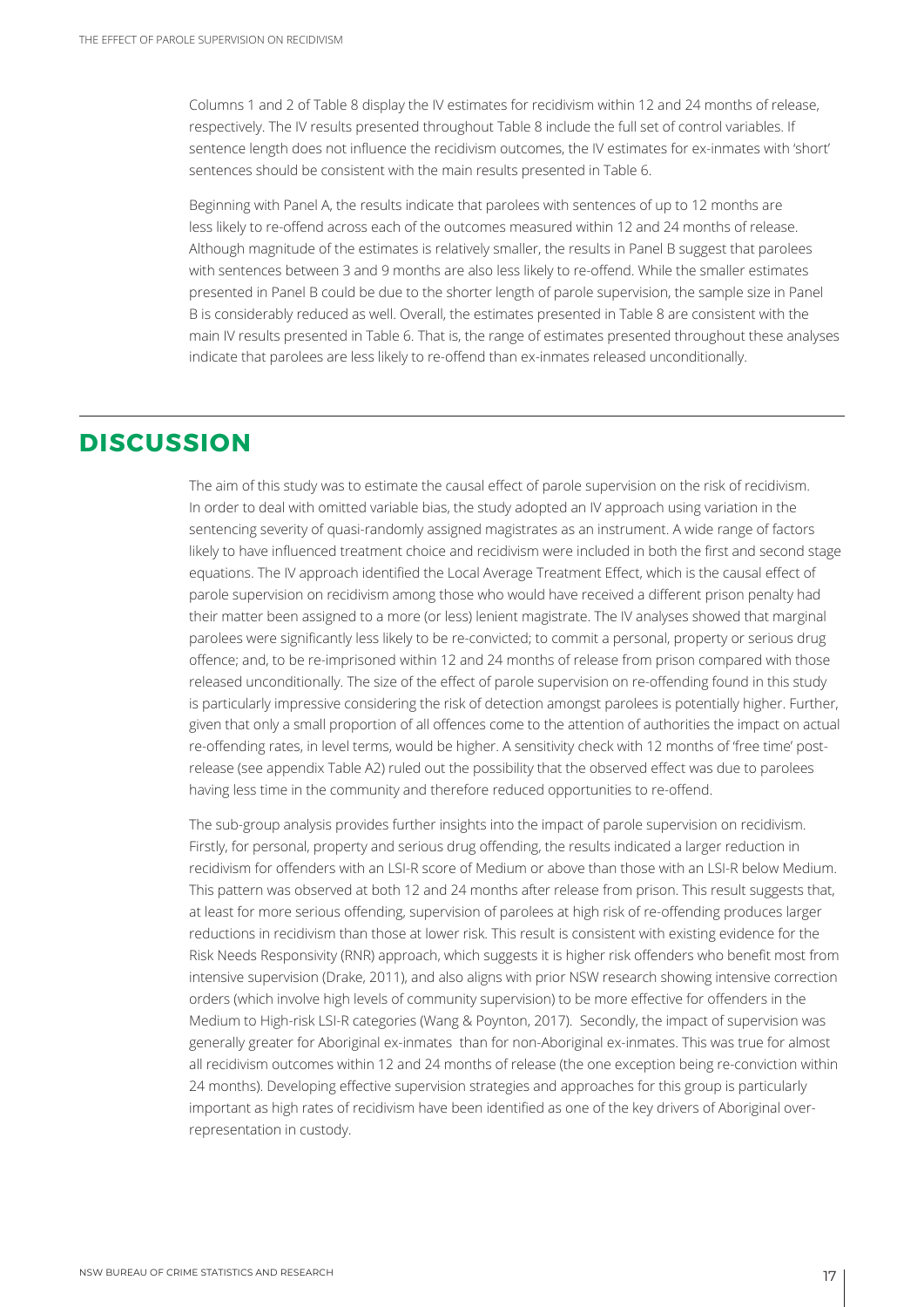Overall, the findings of this study are largely consistent with other similar studies. For instance, Wan et al. (2014) found that the proportion of prisoners who recorded at least one new proven indictable offence after release from custody was significantly lower (by 5.2 percentage points) for those who were supervised compared with a matched group who received no supervision. The effect found in their study was similar in magnitude to our OLS results, which in turn was smaller than our IV estimates. This difference in magnitude may reflect the fact that OLS and propensity score matching methods are unable to account for unobserved variables and as a result, potentially underestimate the true size of the supervision effect. Similarly, the natural experiment analysed by Kuziemko (2013) found that recidivism rates for inmates, who lost parole eligibility as a result of the 90 per cent Georgia reforms, increased by 4 percentage points in the year after the reform was introduced relative to the control group. Again, this result was smaller in size than we estimated in the current study but may not be directly comparable given jurisdictional differences in parole systems.

As the main results indicate that parole supervision reduces recidivism, a follow-up question is which components and features of supervision have the greatest impact. In a systematic literature review, Drake (2011) found that intensive supervision focussed only on surveillance has no effect on re-offending rates, but intensive supervision combined with cognitive behavioural or social learning interventions reduced the rate of re-offending by around 10 per cent. An even larger reduction was found among moderate to high-risk offenders who received supervision that adopted an RNR approach. This type of supervision targets offenders' criminogenic needs, and utilises interventions commensurate with an offender's risk of recidivism and abilities (Andrews & Bonta, 2003). Similarly, Wan et al. (2014) found that more active supervision can reduce parolee recidivism but only if it is focused on rehabilitation. These authors found no significant difference between high-level and low-level compliance-focused contacts while under supervision. A limitation of the current work is that information on the level and type of supervision received by parolees included in the study was not available which meant that the question as to what features of supervision are most effective could not be explored. Inclusion of all parolees regardless of whether they were actively supervised may also mean that the results underestimate the impact of supervision.

It is clear from the current results that continued investment in post-release supervision is warranted. The evidence presented in this study indicates that being released to parole supervision reduces recidivism, at least among marginal parolees. However, simply increasing the overall rate at which offenders are supervised in the community is an expensive policy option. For this reason, it is essential that research in this field not only establishes that parole supervision "works" but also attempts to understand why it works, for whom and under what conditions. This will help to further inform and develop strategies to increase the marginal benefits of community supervision for high-risk offenders. Enhanced supervision that incorporates cognitive behavioural therapy (CBT) based activities that parole officers can undertake with supervised offenders does not appear to be sufficient on its own (Ooi, 2020). Combining active, rehabilitation-focused supervision with custodial or post-release programs that target specific needs of offenders, such as housing and employability, may be more promising policy options (Ooi, 2021). Any future parole reforms should however be implemented in such a way that allows for robust and rigorous evaluation of both outcomes and process to be undertaken.

## **ACKNOWLEDGEMENTS**

The authors would like to acknowledge the contribution of the anonymous referees, Ilya Klauzner, Stewart Boiteux, Suzanne Poynton and Sara Rahman for providing valuable feedback and comments, Florence Sin for desktop publishing, and Alana Cook for assisting with the research.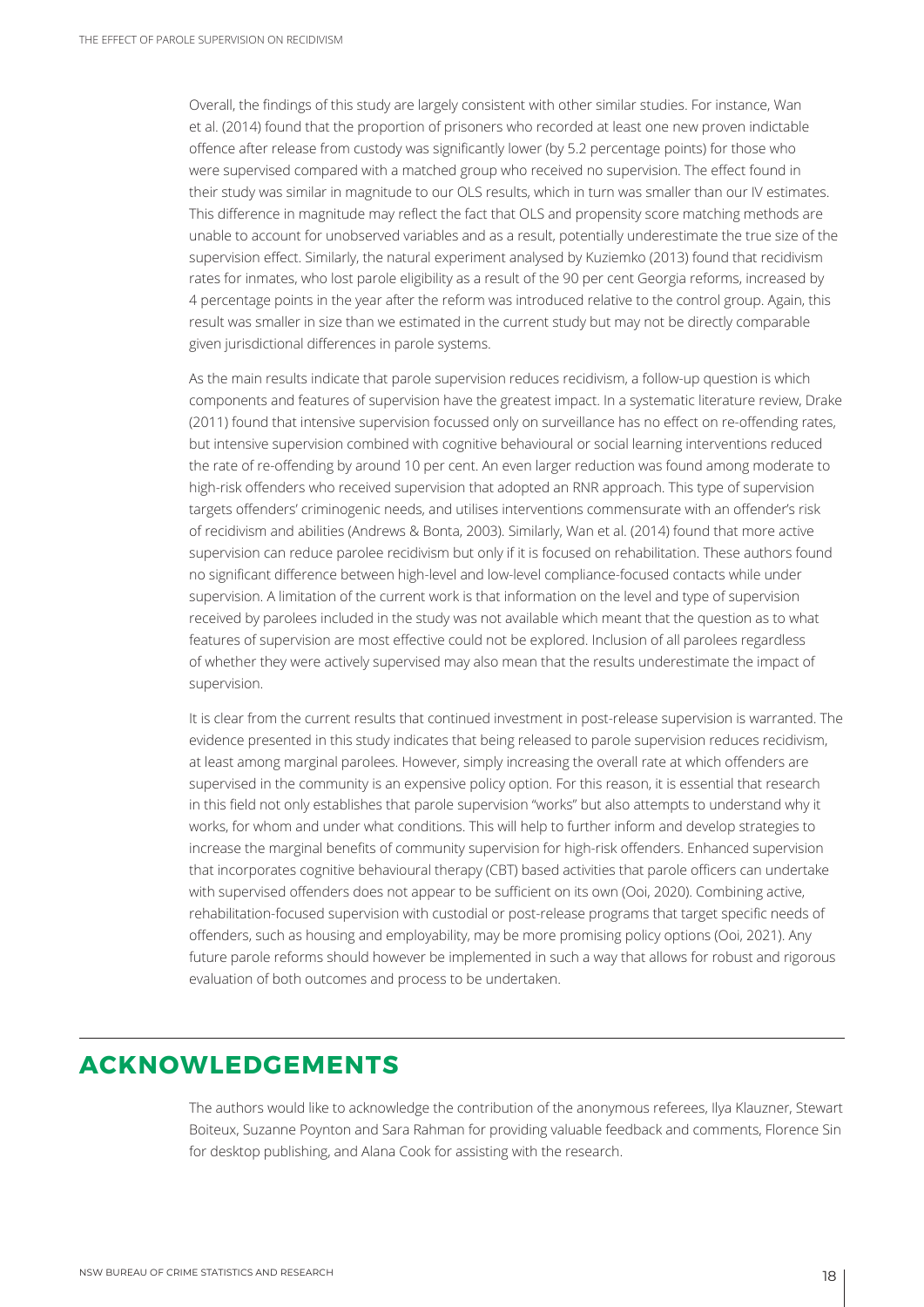### **REFERENCES**

Andrews, D. A., & Bonta, J. (2003). *The psychology of criminal conduct (3rd ed.).* Cincinnati, OH: Anderson.

Arnold, D., Dobbie, W., & Yang, C. S. (2018). Racial bias in bail decisions. *The Quarterly Journal of Economics, 133*(4), 1885-1932.

Bhuller, M., Dahl, G. B., Løken, K. V., & Mogstad, M. (2020). Incarceration, recidivism, and employment. *Journal of Political Economy, 128*(4), 1269-1324.

Bonta, J., & Andrews, D. A. (2007). Risk-need-responsivity model for offender assessment and rehabilitation. *Rehabilitation, 6*(1), 1-22.

Drake, E. (2011). "What works" in community supervision: Interim report (Document No. 11-12-1201). Retrieved 18 June 2021 from Washington State Institute for Public Policy website: http://www.wsipp. wa.gov/ReportFile/1094.

Dobbie, W., Goldin, J., & Yang, C. S. (2018). The effects of pretrial detention on conviction, future crime, and employment: Evidence from randomly assigned judges. *American Economic Review*, *108*(2), 201-40.

Durose, M. R., Cooper, A. D., & Snyder, H. N. (2014). Recidivism of prisoners released in 30 States in 2005: Patterns from 2005-2010. Retrieved 29 June 2021 from the US Bureau of Justice Statistics website: https:// bjs.ojp.gov/content/pub/pdf/rprts05p0510.pdf.

Kuziemko, I. (2013). How should inmates be released from prison? An assessment of parole versus fixedsentence regimes. *The Quarterly Journal of Economics, 128*(1), 371-424.

Ooi, E.J. (2020). *The impact of the Practice Guide for Intervention (PGI) on recidivism among offenders serving a community-based order* (Crime and Justice Bulletin No. 229). Retrieved 18 June 2021 from NSW Bureau of Crime Statistics and Research website: https://www.bocsar.nsw.gov.au/Publications/CJB/2020-Report-PGIon-recidivism-among-offenders-serving-community-based-order-CJB229.pdf.

Ooi, E.J. (2021). *Vocational training in NSW prisons: Exploring the relationship between traineeships and recidivism* (Crime and Justice Bulletin No. 239). Retrieved 01 December 2021 from NSW Bureau of Crime Statistics and Research website: https://www.bocsar.nsw.gov.au/Publications/CJB/2021-Report-Vocationaltraining-in-NSW-prisons-CJB239.pdf.

Ostermann, M. (2013). Active supervision and its impact upon parolee recidivism rates. *Crime & Delinquency, 59*(4), 487-509.

Ostermann, M. (2015). How do former inmates perform in the community? A survival analysis of rearrests, reconvictions, and technical parole violations. *Crime & Delinquency, 61*(2), 163-187.

Payne, J. (2007). *Recidivism in Australia: findings and future research*. Australian Institute of Criminology, Research and Public Policy Series No. 80.

Rahman, S. (2019). *The marginal effect of bail decisions on imprisonment, failure to appear, and crime*  (Crime and Justice Bulletin No. 224). Retrieved 22 August 2021 from NSW Bureau of Crime Statistics and Research website: https://www.bocsar.nsw.gov.au/Publications/CJB/2019-Report-Bail-decisions-onimprisonment-CJB224.pdf.

Solomon, A. L., Kachnowski, V. & Bhati, A. (2005). *Does parole work? Analyzing the impact of postprison supervision on re-arrest outcomes.* Washington: Urban Institute.

Stavrou, E., Poynton, S. & Weatherburn, D. (2016). *Parole release authority and re-offending* (Crime and Justice Bulletin No. 194). Sydney: NSW Bureau of Crime Statistics and Research. https://www.bocsar.nsw. gov.au/Publications/CJB/Report-2016-Parole-release-authority-and-reoffending-cjb194.pdf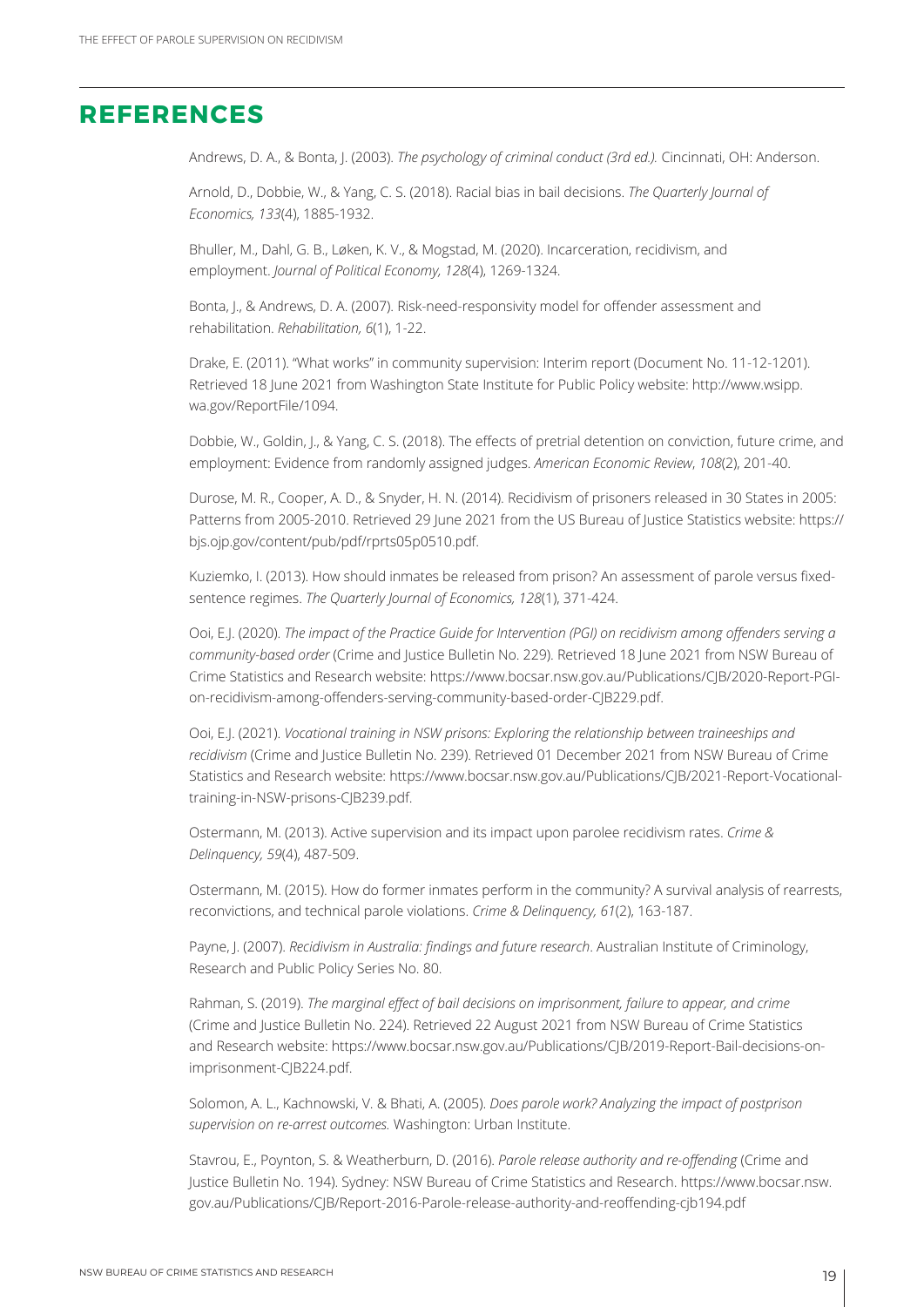Vito, G. F., Higgins, G. E., & Tewksbury, R. (2017). The effectiveness of parole supervision: Use of propensity score matching to analyze reincarceration rates in Kentucky. *Criminal Justice Policy Review, 28*(7), 627-640.

Wan, W. Y., Poynton, S., Doorn, G. & Weatherburn, D. (2014). *Parole supervision and reoffending* (Trends & Issues in Crime and Criminal Justice No. 485). Canberra: Australian Institute of Criminology. Retrieved 18 June 2021 from Australian Institute of Criminology website: https://www.aic.gov.au/publications/tandi/ tandi485.

Wang, J. J. & Poynton, S. (2017). *Intensive correction orders versus short prison sentence: A comparison of re-offending* (Crime and Justice Bulletin No. 207). Retrieved 18 June 2021 from NSW Bureau of Crime Statistics and Research website: https://www.bocsar.nsw.gov.au/Publications/CJB/2017-Report-Intensivecorrection-orders-versus-short-prison-sentence-CJB207.pdf.

Williams, J., & Weatherburn, D. (2020). Can Electronic Monitoring Reduce Reoffending? *The Review of Economics and Statistics,* 1-46.

Zapryanova, M. (2020). The effects of time in prison and time on parole on recidivism. *The Journal of Law & Economics, 63*(4), 699-727.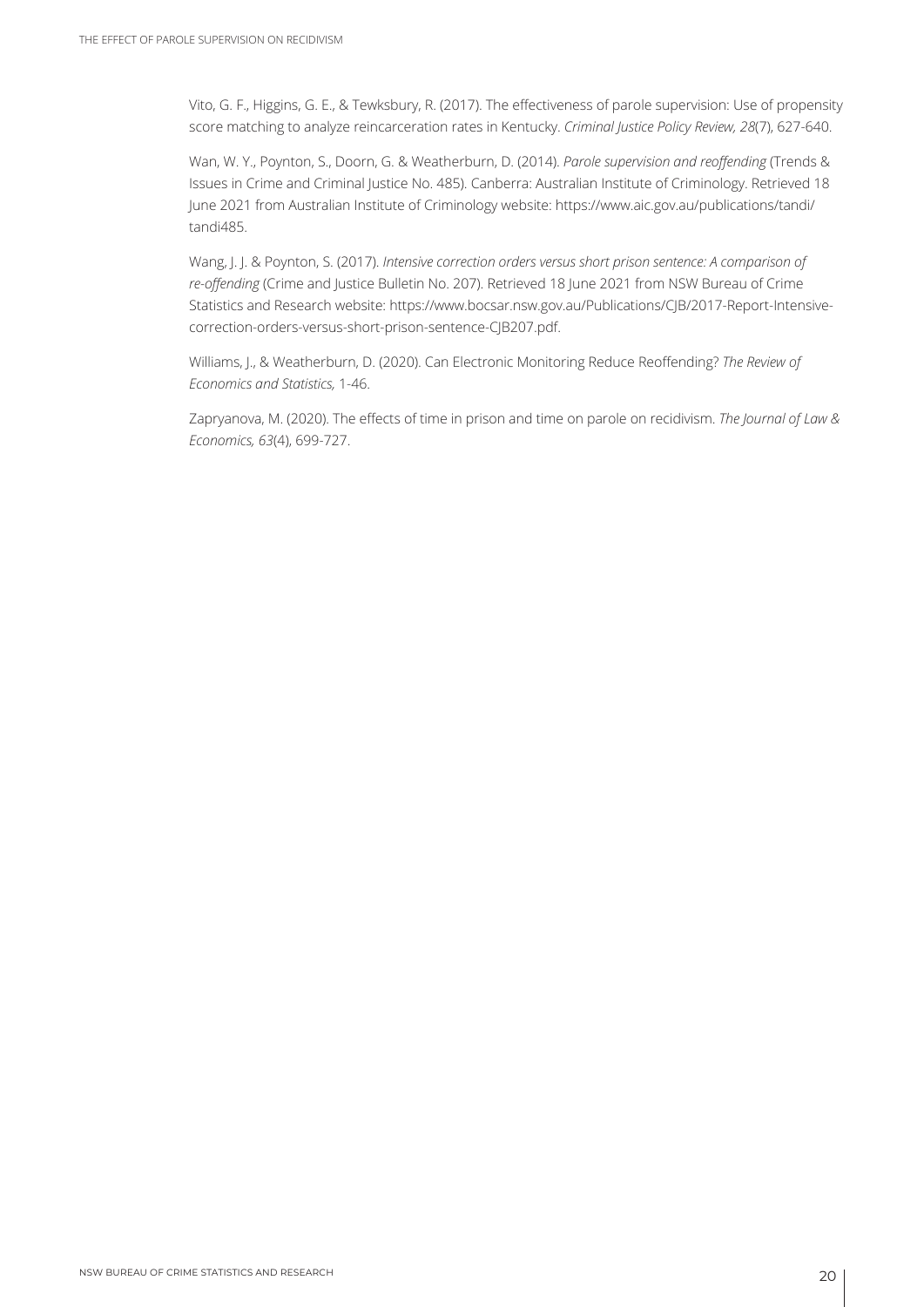## **APPENDIX**

#### **Comparison with OLS estimates of the effect of parole supervision on recidivism**

Table A1 displays the OLS estimates of the effect of parole supervision on recidivism in comparison with ex-inmates released unconditionally. Each row represents the outcome variables and controls are added progressively from columns 1 to 3. Panels A and B include recidivism within 12 and 24 months of release from prison, respectively. Overall, the OLS estimates shown in Table A1 indicate that parolees are less likely to re-offend than ex-inmates released unconditionally. However, the magnitude of the OLS estimates are consistently smaller for each recidivism outcome compared with the IV estimates in Table 6. This is especially the case for the effect of parole supervision on re-imprisonment; while the OLS coefficients suggest that there is no significant difference in the likelihood of re-imprisonment within 12 or 24 months after release (column 3), the IV estimates indicate a reduction in re-imprisonment among parolees, particularly within 12 months of release. The difference in the magnitude of the estimates is likely due to bias from unobserved variables affecting the OLS coefficients.

|                                                          | No controls | <b>Partial controls</b> | <b>Full controls</b> |
|----------------------------------------------------------|-------------|-------------------------|----------------------|
|                                                          | (1)         | (2)                     | (3)                  |
| Panel A. Recidivism outcomes within 12 months of release |             |                         |                      |
| Re-conviction                                            | $-0.052***$ | $-0.032***$             | $-0.057***$          |
|                                                          | (0.005)     | (0.005)                 | (0.005)              |
| Personal, property or serious drug offence               | $-0.051***$ | $-0.034***$             | $-0.055***$          |
|                                                          | (0.005)     | (0.005)                 | (0.005)              |
| Re-imprisonment                                          | 0.0003      | $0.011**$               | $-0.004$             |
|                                                          | (0.004)     | (0.004)                 | (0.004)              |
|                                                          |             |                         |                      |
| $\overline{N}$                                           | 60,569      | 60,569                  | 60,569               |
| Panel B. Recidivism outcomes within 24 months of release |             |                         |                      |
| Re-conviction                                            | $-0.028***$ | $-0.013**$              | $-0.045***$          |
|                                                          | (0.005)     | (0.005)                 | (0.005)              |
| Personal, property or serious drug offence               | $-0.031***$ | $-0.017***$             | $-0.045***$          |
|                                                          | (0.006)     | (0.006)                 | (0.005)              |
| Re-imprisonment                                          | $0.014***$  | $0.024***$              | 0.005                |
|                                                          | (0.005)     | (0.005)                 | (0.005)              |
|                                                          |             |                         |                      |
| $\overline{N}$                                           | 52,312      | 52,312                  | 52,312               |
|                                                          |             |                         |                      |
| Controls                                                 |             |                         |                      |
| Demographics                                             | Yes         | Yes                     | Yes                  |
| Offences at index court finalisation                     | No          | Yes                     | Yes                  |
| Prior offending history                                  | <b>No</b>   | <b>No</b>               | Yes                  |

#### **Table A1. OLS results for the effect of parole supervision on recidivism**

*Note*. Robust standard errors are two-way clustered at the offender and magistrate level are reported in brackets. The outcome variable is listed in each row. Each regression includes fixed effects for court location, and month and year of release from prison and court finalisation. Panel A includes offenders released from prison until 31 March 2019, and panel B includes offenders released up until 31 March 2018.